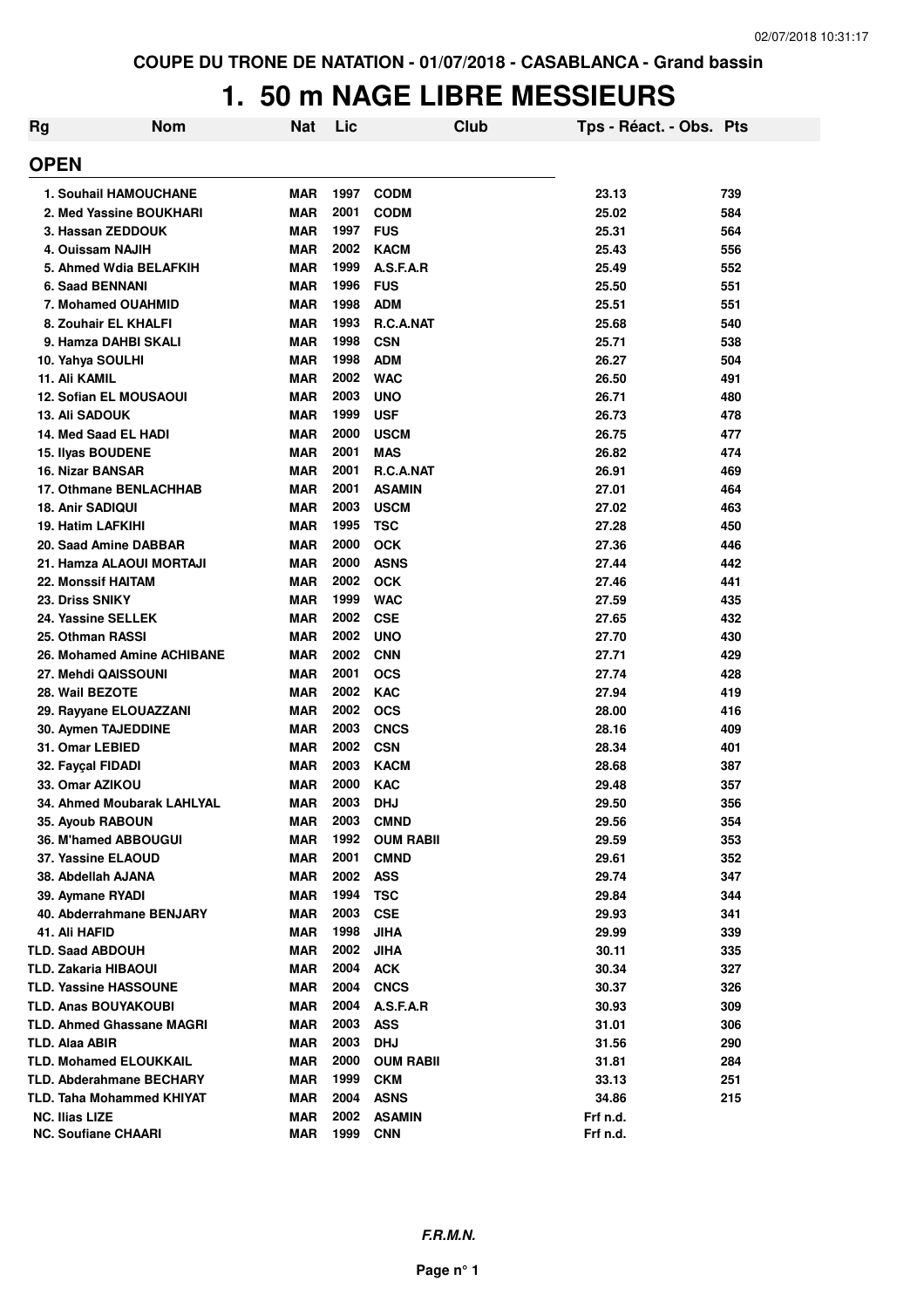#### **2. 200 m PAPILLON DAMES**

| Rg                       | <b>Nom</b>                  | <b>Nat</b> | <b>Lic</b> |             | Club | Tps - Réact. - Obs. Pts |     |
|--------------------------|-----------------------------|------------|------------|-------------|------|-------------------------|-----|
| <b>OPEN</b>              |                             |            |            |             |      |                         |     |
|                          | 1. Avat Allah EL ANOUAR     | <b>MAR</b> | 2002       | <b>FUS</b>  |      | 2:30.99                 | 525 |
|                          | 2. Narjiss BOURBOUH         | <b>MAR</b> | 2001       | <b>FUS</b>  |      | 2:31.14                 | 523 |
|                          | 3. Hafsa EL ABBARI          | <b>MAR</b> | 2002       | <b>OCK</b>  |      | 2:41.54                 | 428 |
|                          | 4. Nada JALAL               | <b>MAR</b> | 2004       | R.C.A.NAT   |      | 2:44.50                 | 406 |
|                          | 5. Salma REGRAGUI           | <b>MAR</b> | 2002       | <b>USF</b>  |      | 2:51.89                 | 355 |
|                          | 6. Kenza ZERAIDI            | <b>MAR</b> | 2002       | <b>CODM</b> |      | 2:52.71                 | 350 |
|                          | 7. Hajar SABER              | <b>MAR</b> | 2003       | <b>CODM</b> |      | 3:02.69                 | 296 |
|                          | 8. Khaoula ELMACHRAFI       | <b>MAR</b> | 2000       | <b>TSC</b>  |      | 3:03.43                 | 292 |
| <b>TLD. Atar IDRISSI</b> |                             | <b>MAR</b> | 2001       | <b>USCM</b> |      | 3:05.78                 | 281 |
|                          | <b>NC. Mervem BENAYACHE</b> | <b>MAR</b> | 2004       | <b>USCM</b> |      | <b>Abandon</b>          | 0   |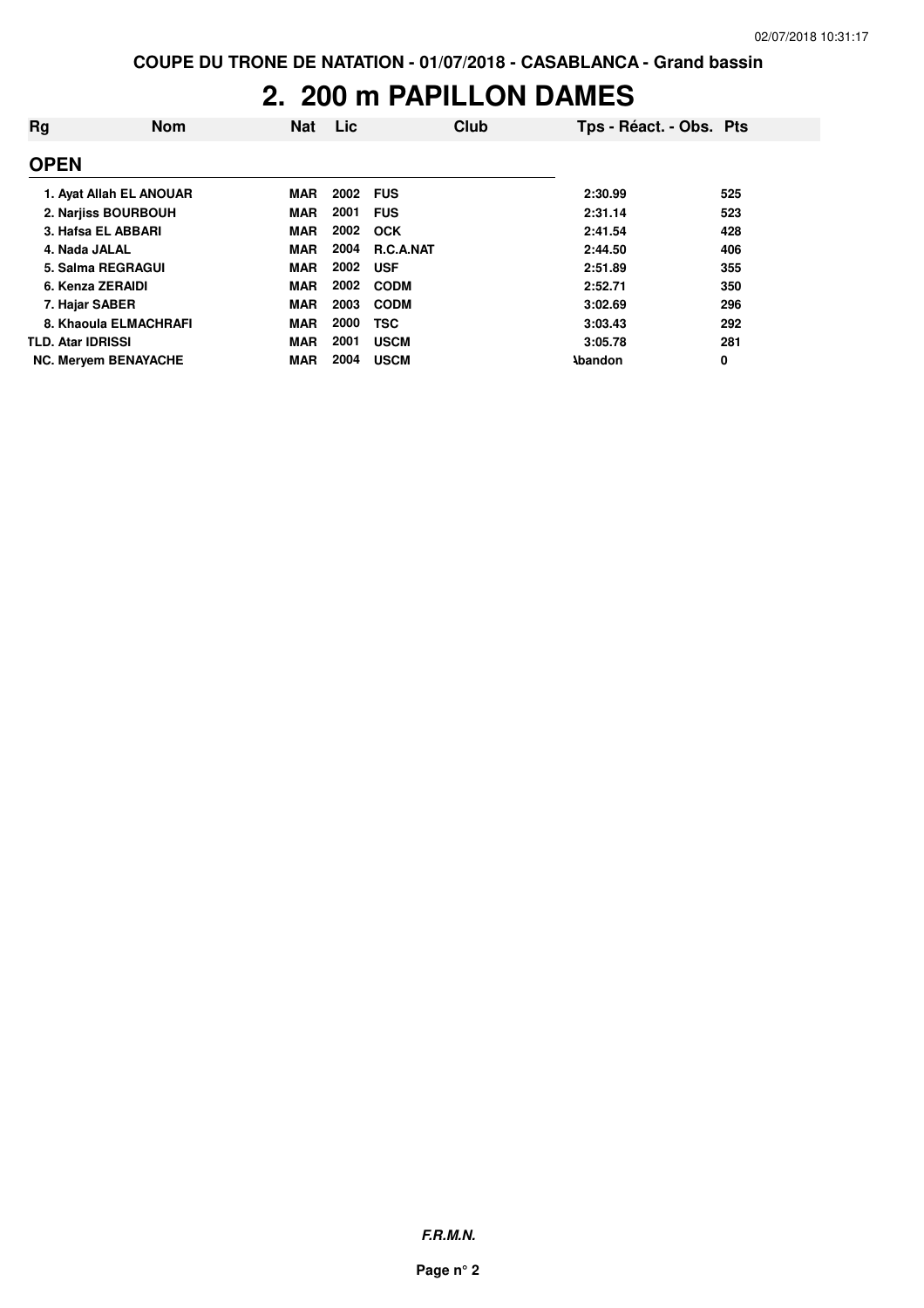# **3. 100 m PAPILLON MESSIEURS**

| Rg | <b>Nom</b>                        | Nat        | Lic  | Club          | Tps - Réact. - Obs. Pts |     |
|----|-----------------------------------|------------|------|---------------|-------------------------|-----|
|    | <b>OPEN</b>                       |            |      |               |                         |     |
|    | 1. Said SABER                     | <b>MAR</b> | 1995 | <b>CNN</b>    | 56.44                   | 687 |
|    | 2. Samy BOUTOUIL                  | <b>MAR</b> | 2000 | <b>CODM</b>   | 56.52                   | 685 |
|    | 3. Youssef HEMRI                  | <b>MAR</b> | 2001 | <b>FUS</b>    | 1:00.59                 | 556 |
|    | 4. Ali HEMRI                      | <b>MAR</b> | 2001 | <b>FUS</b>    | 1:00.67                 | 553 |
|    | 5. Abdelkrim ESSABIHI EDDAFALI    | <b>MAR</b> | 1999 | <b>ADM</b>    | 1:02.52                 | 506 |
|    | 6. Sami KIBAL                     | <b>MAR</b> | 2002 | <b>WAC</b>    | 1:03.32                 | 487 |
|    | 7. Ahmed Wdia BELAFKIH            | <b>MAR</b> | 1999 | A.S.F.A.R     | 1:03.69                 | 478 |
|    | 8. Sami HAMOUCHANE                | <b>MAR</b> | 2000 | <b>CODM</b>   | 1:03.85                 | 475 |
|    | 9. Yasser AYANE                   | <b>MAR</b> | 2001 | <b>CSE</b>    | 1:03.98                 | 472 |
|    | 10. Oussama ELMAHBOUBI            | <b>MAR</b> | 2002 | <b>ADM</b>    | 1:04.45                 | 462 |
|    | 11. Adam ZIANE                    | <b>MAR</b> | 2002 | <b>CNCS</b>   | 1:05.59                 | 438 |
|    | <b>12. Nouamane HAOUATI</b>       | <b>MAR</b> | 1997 | R.C.A.NAT     | 1:06.26                 | 425 |
|    | 13. Yassine NIHOU                 | <b>MAR</b> | 2001 | <b>CNN</b>    | 1:06.52                 | 420 |
|    | 14. Ilyas LAGSSAIBI               | <b>MAR</b> | 2004 | R.C.A.NAT     | 1:07.16                 | 408 |
|    | <b>15. Mohamed Amine CHANNANI</b> | <b>MAR</b> | 2002 | <b>CSE</b>    | 1:07.17                 | 408 |
|    | <b>16. Othmane BENLACHHAB</b>     | <b>MAR</b> | 2001 | <b>ASAMIN</b> | 1:08.46                 | 385 |
|    | 17. Youssef KARADA                | <b>MAR</b> | 2003 | <b>ASAMIN</b> | 1:10.53                 | 352 |
|    | 18. Hamza BENHLIMA                | <b>MAR</b> | 2004 | <b>USCM</b>   | 1:10.86                 | 347 |
|    | 19. Abdenasser LAKRANE            | <b>MAR</b> | 2002 | <b>ACK</b>    | 1:11.52                 | 338 |
|    | 20. Mehdi QAISSOUNI               | <b>MAR</b> | 2001 | <b>OCS</b>    | 1:11.70                 | 335 |
|    | 21. Yahya EL KHOMS                | <b>MAR</b> | 2001 | <b>CNCS</b>   | 1:11.90                 | 332 |
|    | TLD. Walid DEQQAOUI               | <b>MAR</b> | 2003 | <b>USF</b>    | 1:12.12                 | 329 |
|    | <b>TLD. Hatim LAFKIHI</b>         | <b>MAR</b> | 1995 | <b>TSC</b>    | 1:12.25                 | 327 |
|    | <b>TLD. Houssam HOUARI</b>        | <b>MAR</b> | 2003 | <b>TSC</b>    | 1:12.82                 | 320 |
|    | <b>TLD. Ali MOKHTARI</b>          | <b>MAR</b> | 2001 | <b>USCM</b>   | 1:13.57                 | 310 |
|    | <b>TLD. Omar AZIKOU</b>           | <b>MAR</b> | 2000 | <b>KAC</b>    | 1:17.26                 | 268 |
|    | <b>TLD. Othman RASSI</b>          | <b>MAR</b> | 2002 | <b>UNO</b>    | 1:18.54                 | 255 |
|    | <b>TLD. Yassine BENBARKA</b>      | <b>MAR</b> | 1996 | <b>CMND</b>   | 1:19.05                 | 250 |
|    | <b>TLD. Mohamed RASSI</b>         | <b>MAR</b> | 2002 | <b>UNO</b>    | 1:20.32                 | 238 |
|    | <b>TLD. Rayyane ELOUAZZANI</b>    | <b>MAR</b> | 2002 | <b>OCS</b>    | 1:24.38                 | 205 |
|    | TLD. EI Khalil EL MAZOUNI         | <b>MAR</b> | 2003 | <b>CSN</b>    | 1:32.95                 | 154 |
|    | TLD. Mohammed Amjad BENDGUIG      | <b>MAR</b> | 2004 | <b>CSN</b>    | 1:42.66                 | 114 |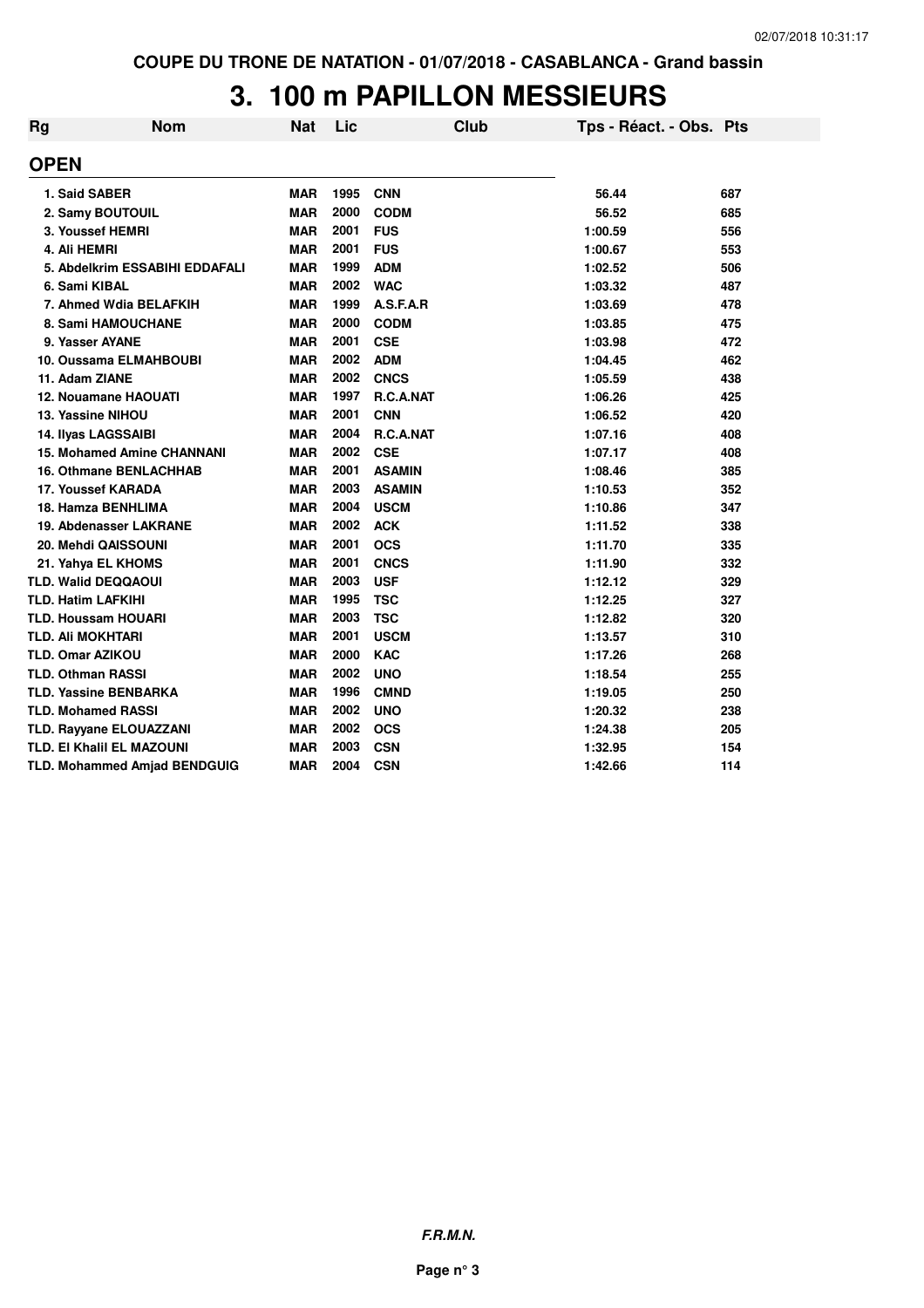#### **4. 100 m BRASSE DAMES**

| <b>Rg</b> | <b>Nom</b>                   | <b>Nat</b> | Lic  | <b>Club</b> | Tps - Réact. - Obs. Pts |     |
|-----------|------------------------------|------------|------|-------------|-------------------------|-----|
|           | <b>OPEN</b>                  |            |      |             |                         |     |
|           | 1. Imane Houda EL BARODI     | <b>MAR</b> | 2001 | <b>USCM</b> | 1:14.15                 | 653 |
|           | 2. Hiba LAKNIT               | <b>MAR</b> | 2002 | <b>OCK</b>  | 1:16.70                 | 590 |
|           | 3. Fadwa FIDADI              | <b>MAR</b> | 1999 | <b>KACM</b> | 1:22.59                 | 473 |
|           | 4. Yasmine NADIR             | <b>MAR</b> | 2003 | <b>FUS</b>  | 1:23.12                 | 464 |
|           | 5. Khouloud KAROUCH          | <b>MAR</b> | 1999 | <b>TSC</b>  | 1:24.02                 | 449 |
|           | 6. Meryem AIT BENALI         | <b>MAR</b> | 2004 | <b>CODM</b> | 1:24.87                 | 435 |
|           | 7. Aya ICHOU                 | <b>MAR</b> | 2004 | R.C.A.NAT   | 1:25.12                 | 432 |
|           | 8. Fatima Zahra MOUKTADIR    | <b>MAR</b> | 2004 | <b>CNCS</b> | 1:25.31                 | 429 |
|           | 9. Salma EL YOUSFI           | <b>MAR</b> | 2002 | <b>ADM</b>  | 1:25.71                 | 423 |
|           | 10. Hajar MARHFOUR           | <b>MAR</b> | 1995 | <b>FUS</b>  | 1:25.84                 | 421 |
|           | <b>11. Hiba BOURZINE</b>     | <b>MAR</b> | 2004 | <b>USCM</b> | 1:26.69                 | 409 |
|           | 12. Basma KADI               | <b>MAR</b> | 2004 | <b>CODM</b> | 1:26.96                 | 405 |
|           | 13. Aicha EL BEKALI          | <b>MAR</b> | 2004 | A.S.F.A.R   | 1:28.22                 | 388 |
|           | <b>14. Chahd MACHKOUR</b>    | <b>MAR</b> | 2004 | <b>WAC</b>  | 1:29.05                 | 377 |
|           | 15. Wissal NAFR              | <b>MAR</b> | 2000 | <b>OCK</b>  | 1:29.43                 | 372 |
|           | <b>16. Keltoum GOURRAM</b>   | <b>MAR</b> | 2003 | <b>ADM</b>  | 1:30.04                 | 365 |
|           | <b>TLD. hiba BENBOUZIANE</b> | <b>MAR</b> | 2000 | <b>TSC</b>  | 1:32.32                 | 338 |
|           | <b>TLD. Chahd BELEKBIRA</b>  | <b>MAR</b> | 2004 | A.S.F.A.R   | 1:34.27                 | 318 |
|           | <b>TLD. Hind BAGHDAD</b>     | <b>MAR</b> | 2004 | <b>CSN</b>  | 1:34.69                 | 313 |
|           | <b>TLD. Sara ZEKRITI</b>     | <b>MAR</b> | 2004 | <b>JIHA</b> | 1:36.90                 | 292 |
|           | <b>TLD. Hiba SAADOUD</b>     | <b>MAR</b> | 2004 | <b>CSE</b>  | 1:37.27                 | 289 |
|           | <b>TLD. Doaa AMMOUMOU</b>    | <b>MAR</b> | 2003 | <b>ACK</b>  | 1:38.68                 | 277 |
|           | <b>TLD. Malak RAKIK</b>      | <b>MAR</b> | 2004 | <b>JIHA</b> | 1:43.97                 | 237 |
|           | <b>TLD. Hiba SOBAII</b>      | <b>MAR</b> | 2004 | <b>CSE</b>  | 1:48.81                 | 206 |
|           | <b>TLD. Hiba GHOUDANE</b>    | <b>MAR</b> | 2004 | <b>CSN</b>  | 1:50.19                 | 199 |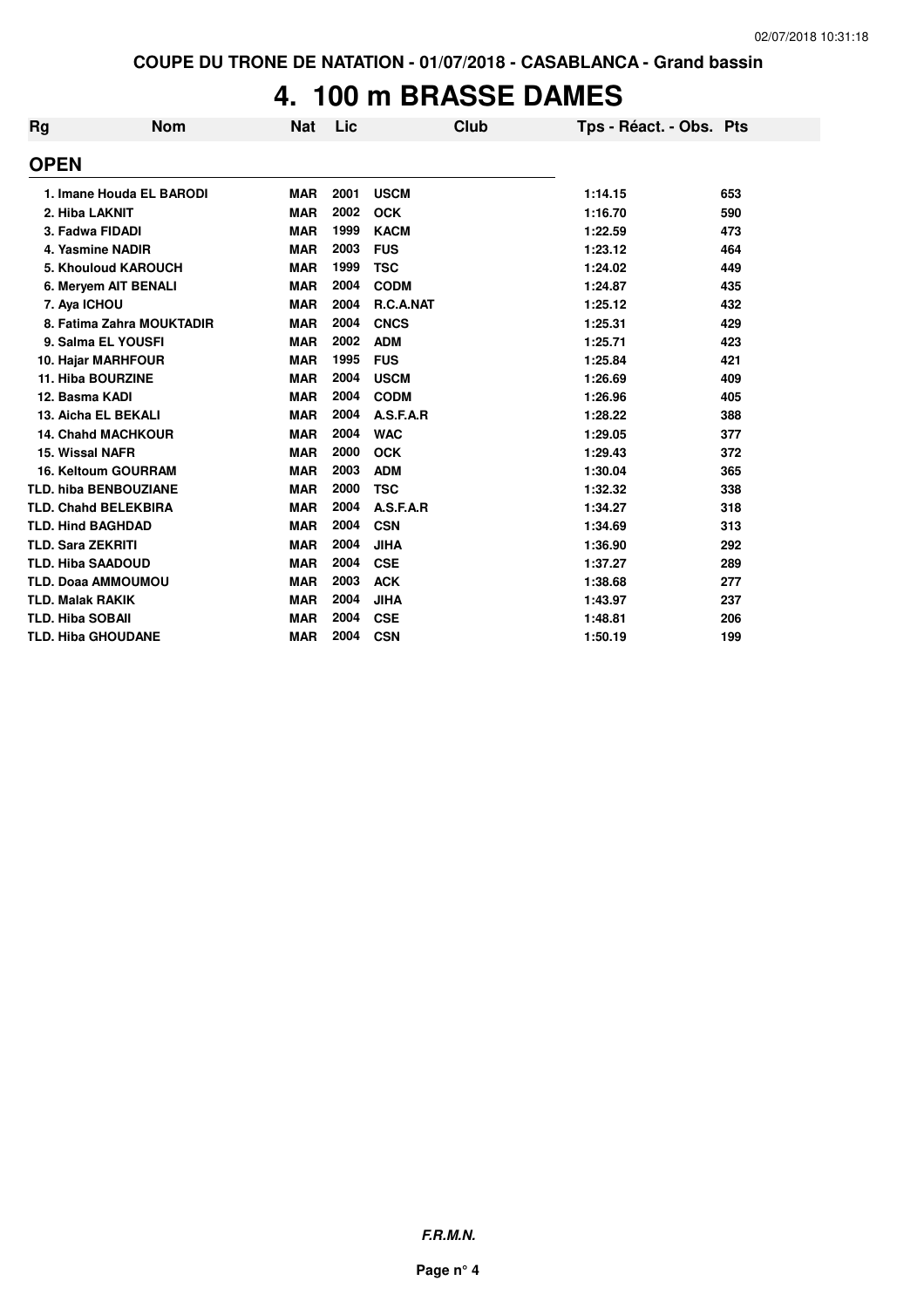# **5. 200 m DOS MESSIEURS**

| Rg                        | <b>Nom</b>                           | <b>Nat</b> | Lic  | Club          | Tps - Réact. - Obs. Pts |     |
|---------------------------|--------------------------------------|------------|------|---------------|-------------------------|-----|
| <b>OPEN</b>               |                                      |            |      |               |                         |     |
|                           | <b>1. Driss LAHRICHI</b>             | <b>MAR</b> | 1997 | <b>CODM</b>   | 2:08.57                 | 659 |
|                           | 2. Abdeljabbar REGRAGUI              | <b>MAR</b> | 2001 | <b>CODM</b>   | 2:17.84                 | 535 |
|                           | 3. Youssef HEMRI                     | <b>MAR</b> | 2001 | <b>FUS</b>    | 2:22.15                 | 488 |
|                           | <b>4. Ali MSOUGAR</b>                | <b>MAR</b> | 2001 | <b>FUS</b>    | 2:22.22                 | 487 |
| 5. Idriss AZHAR           |                                      | <b>MAR</b> | 2003 | R.C.A.NAT     | 2:27.20                 | 439 |
|                           | 6. Ouissam NAJIH                     | <b>MAR</b> | 2002 | <b>KACM</b>   | 2:30.24                 | 413 |
|                           | 7. Hamza BENHLIMA                    | <b>MAR</b> | 2004 | <b>USCM</b>   | 2:33.34                 | 388 |
|                           | 8. Yahya MOUHIB                      | <b>MAR</b> | 2002 | <b>OCK</b>    | 2:34.28                 | 381 |
|                           | 9. Karim AMARTI                      | <b>MAR</b> | 1998 | <b>USF</b>    | 2:35.54                 | 372 |
|                           | 10. Omar Ahmed ZOUITEN               | <b>MAR</b> | 2002 | <b>MAS</b>    | 2:35.97                 | 369 |
| <b>11. Wail DAIBOUN</b>   |                                      | <b>MAR</b> | 2002 | <b>ACK</b>    | 2:36.78                 | 363 |
|                           | 12. El Mehdi LAANAYA                 | <b>MAR</b> | 2003 | <b>TSC</b>    | 2:37.90                 | 356 |
| 13. Mouad MAKY            |                                      | <b>MAR</b> | 2000 | <b>TSC</b>    | 2:38.04                 | 355 |
| 14. Omar FILALI           |                                      | <b>MAR</b> | 2001 | <b>USF</b>    | 2:38.89                 | 349 |
|                           | <b>15. Yasser MAHASSINE</b>          | <b>MAR</b> | 2000 | <b>ADM</b>    | 2:40.97                 | 336 |
|                           | 16. Mohamed Amine DIDOUCH            | <b>MAR</b> | 2003 | <b>ASAMIN</b> | 2:42.14                 | 328 |
| 17. Ziad LAHLOU           |                                      | <b>MAR</b> | 2001 | <b>USCM</b>   | 2:42.17                 | 328 |
| <b>TLD. Haytam KABIRI</b> |                                      | <b>MAR</b> | 2001 | <b>ASS</b>    | 2:49.02                 | 290 |
|                           | <b>TLD. Mohammed Amine CHETOUANE</b> | <b>MAR</b> | 2003 | <b>UNO</b>    | 2:55.23                 | 260 |
|                           | <b>TLD. Hatim BENAZZOUZ</b>          | <b>MAR</b> | 2003 | <b>OCS</b>    | 2:55.93                 | 257 |
|                           | <b>TLD. Yassine CHERGUI MOUANE</b>   | <b>MAR</b> | 2001 | <b>OCS</b>    | 3:09.49                 | 206 |
|                           | <b>NC. Mohamed Amine HARRABIDA</b>   | <b>MAR</b> | 2000 | R.C.A.NAT     | Frf n.d.                |     |
|                           | <b>NC. Ismail ES SAMLALI</b>         | <b>MAR</b> | 2002 | <b>OCK</b>    | Frf n.d.                |     |
|                           | <b>NC. Badr HASSOUNI</b>             | <b>MAR</b> | 1998 | <b>ADM</b>    | Dsq VI                  | 0   |
|                           | <b>NC. Mehdi BENSALAH</b>            | <b>MAR</b> | 2002 | <b>CNN</b>    | Dsg VI                  | 0   |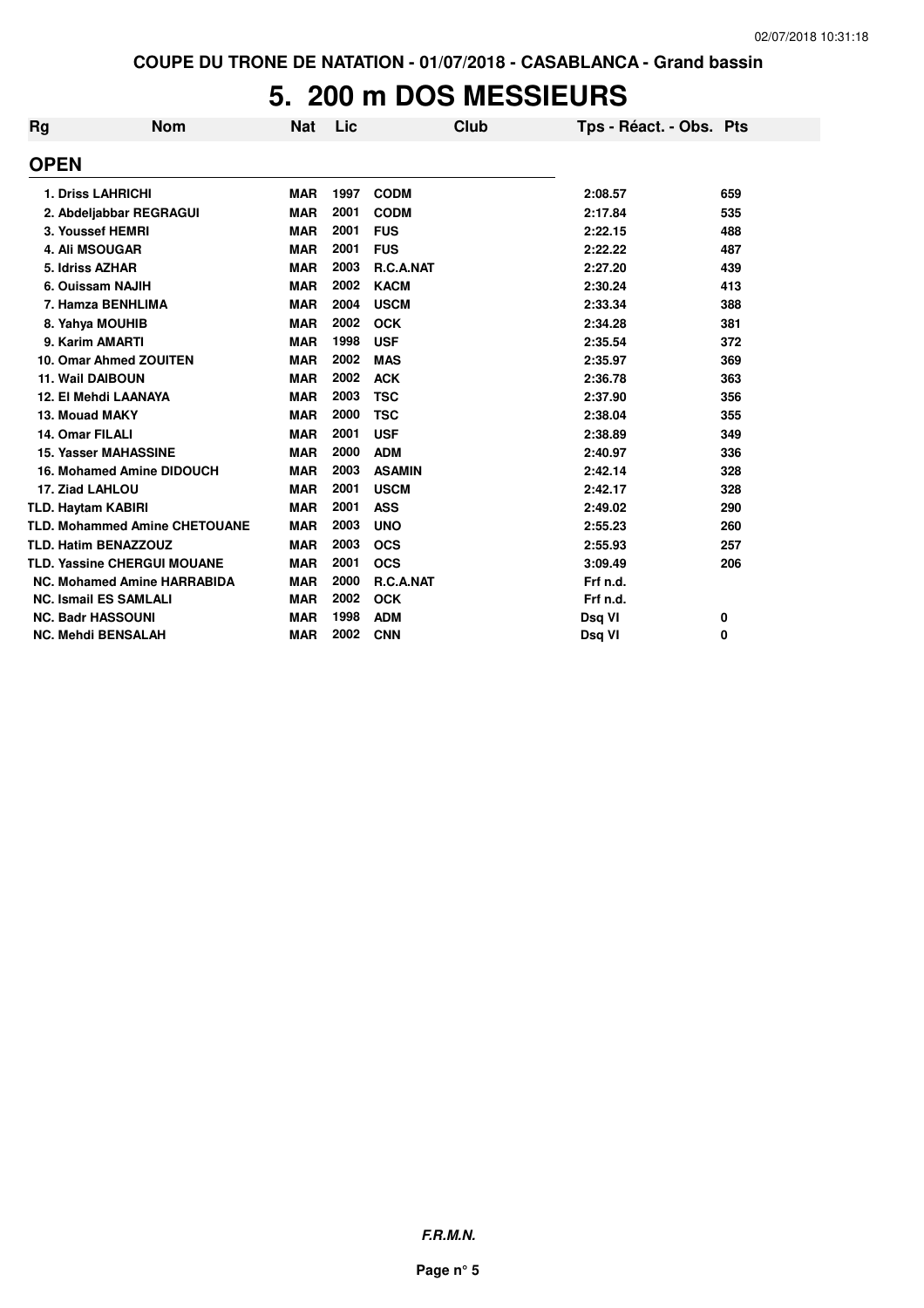# **6. 100 m NAGE LIBRE DAMES**

| <b>Rg</b> | <b>Nom</b>                       | <b>Nat</b> | Lic  | <b>Club</b>   | Tps - Réact. - Obs. Pts |     |
|-----------|----------------------------------|------------|------|---------------|-------------------------|-----|
|           | <b>OPEN</b>                      |            |      |               |                         |     |
|           | 1. Yasmeen BOUTOUIL              | <b>MAR</b> | 1998 | <b>CODM</b>   | 59.46                   | 671 |
|           | 2. Noura MANA                    | <b>MAR</b> | 1997 | <b>CODM</b>   | 59.85                   | 658 |
|           | 3. Imane Houda EL BARODI         | <b>MAR</b> | 2001 | <b>USCM</b>   | 1:00.78                 | 628 |
|           | <b>4. Nour DRISSI HASSANI</b>    | <b>MAR</b> | 1998 | <b>FUS</b>    | 1:04.11                 | 535 |
|           | 5. Taghrid DAHBANI               | <b>MAR</b> | 2003 | <b>FUS</b>    | 1:04.37                 | 529 |
|           | 6. Ibtissam RACHID               | <b>MAR</b> | 2004 | R.C.A.NAT     | 1:05.60                 | 500 |
|           | 7. Abrare BELRHITI               | <b>MAR</b> | 2004 | <b>SNF</b>    | 1:06.15                 | 487 |
|           | 8. Jasmin Charifa BOUZAROUATA    | <b>MAR</b> | 2000 | <b>USF</b>    | 1:06.41                 | 482 |
|           | 9. Hiba BOURZINE                 | <b>MAR</b> | 2004 | <b>USCM</b>   | 1:06.65                 | 476 |
|           | 10. Hiba RMILI                   | <b>MAR</b> | 2000 | <b>OCK</b>    | 1:07.38                 | 461 |
|           | 11. Salma EL YOUSFI              | <b>MAR</b> | 2002 | <b>ADM</b>    | 1:08.24                 | 444 |
|           | 12. Ayat Errahmane BELRHITI      | <b>MAR</b> | 2002 | <b>MAS</b>    | 1:08.34                 | 442 |
|           | 13. Wissal NAFR                  | <b>MAR</b> | 2000 | <b>OCK</b>    | 1:08.58                 | 437 |
|           | <b>14. Ghita TABATI</b>          | <b>MAR</b> | 2004 | <b>WAC</b>    | 1:09.43                 | 421 |
|           | <b>15. Hiba SOUIHEL</b>          | <b>MAR</b> | 2003 | <b>WAC</b>    | 1:09.65                 | 417 |
|           | 16. Rima EL BROUZI               | <b>MAR</b> | 2003 | <b>TSC</b>    | 1:10.27                 | 406 |
|           | <b>17. Rim BOUJNANE</b>          | <b>MAR</b> | 2003 | <b>CSE</b>    | 1:10.60                 | 401 |
|           | <b>18. Ghita BAGHDAD</b>         | <b>MAR</b> | 2002 | <b>CSN</b>    | 1:10.67                 | 400 |
|           | <b>19. Kamilia MAALOUF</b>       | <b>MAR</b> | 2004 | R.C.A.NAT     | 1:10.85                 | 397 |
|           | 20. Fatima Zahra MOUKTADIR       | <b>MAR</b> | 2004 | <b>CNCS</b>   | 1:12.23                 | 374 |
|           | 21. Manal ANOUAR EL ALAMI        | <b>MAR</b> | 2003 | <b>ADM</b>    | 1:12.78                 | 366 |
|           | 21. Hajar RACHDI                 | <b>MAR</b> | 2000 | <b>TSC</b>    | 1:12.78                 | 366 |
|           | <b>TLD. Imane BOUTARBOUCH</b>    | <b>MAR</b> | 2004 | <b>ASS</b>    | 1:13.17                 | 360 |
|           | <b>TLD. Hind BAGHDAD</b>         | <b>MAR</b> | 2004 | <b>CSN</b>    | 1:14.93                 | 335 |
|           | TLD. Nada EL AISSARI             | <b>MAR</b> | 2003 | <b>ASAMIN</b> | 1:14.95                 | 335 |
|           | <b>TLD. Maria AIT BOUSERHANE</b> | <b>MAR</b> | 2001 | <b>JIHA</b>   | 1:15.48                 | 328 |
|           | <b>TLD. Marwa EL AISSARI</b>     | <b>MAR</b> | 2001 | <b>ASAMIN</b> | 1:18.80                 | 288 |
|           | <b>TLD. Samia M'SAFER</b>        | <b>MAR</b> | 2001 | <b>CMND</b>   | 1:20.52                 | 270 |
|           | <b>TLD. Rim LAABIED</b>          | <b>MAR</b> | 2001 | <b>CMND</b>   | 1:23.79                 | 240 |
|           | <b>NC. Soukaina CHAARI</b>       | <b>MAR</b> | 2000 | <b>CNN</b>    | Frf n.d.                |     |
|           | <b>NC. Rim ARHARBI</b>           | <b>MAR</b> | 2004 | <b>KAC</b>    | Dsq FD                  | 0   |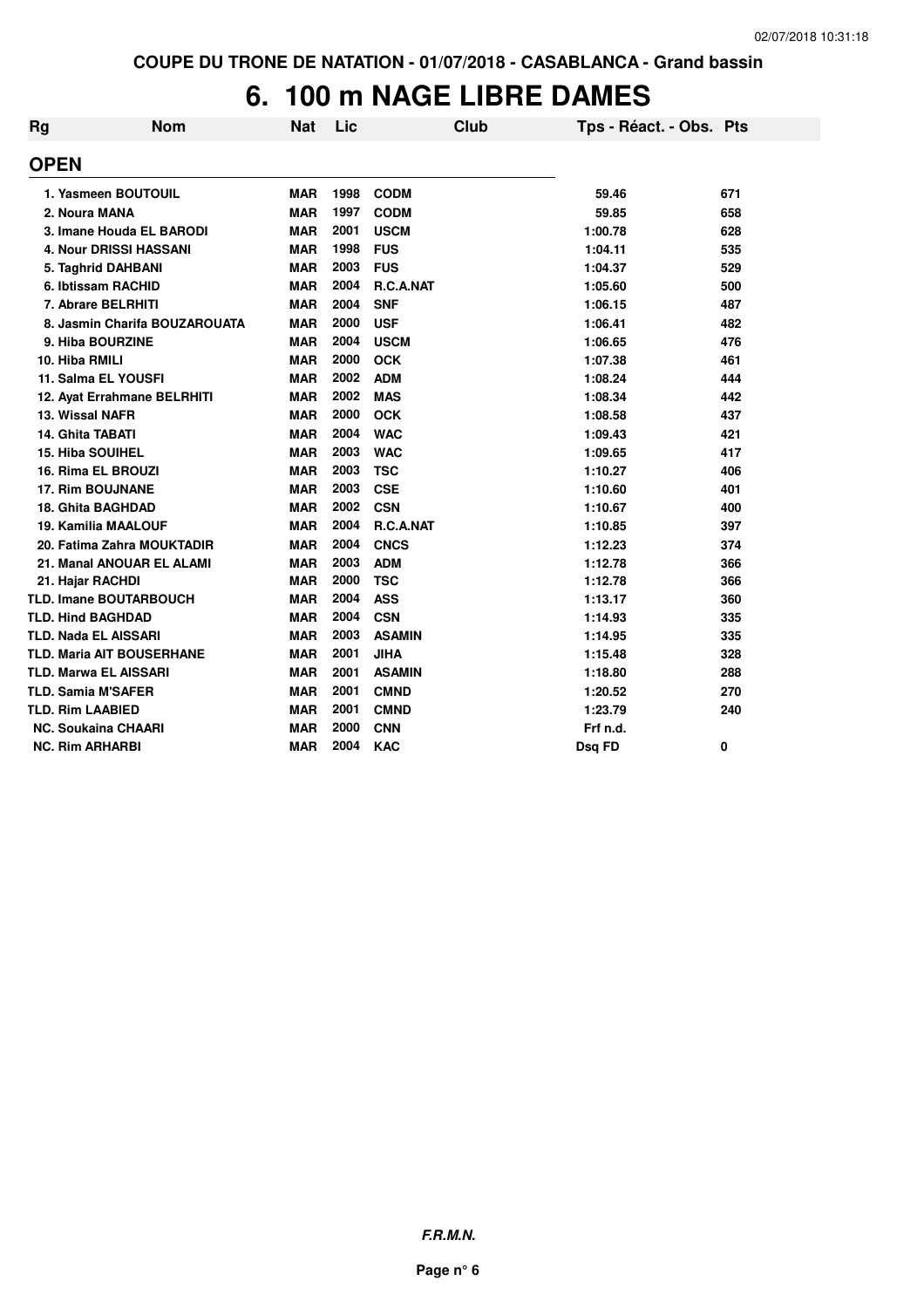# **7. 200 m 4 NAGES MESSIEURS**

| Rg                         | <b>Nom</b>                            | <b>Nat</b> | Lic  | <b>Club</b>      | Tps - Réact. - Obs. Pts |     |
|----------------------------|---------------------------------------|------------|------|------------------|-------------------------|-----|
| <b>OPEN</b>                |                                       |            |      |                  |                         |     |
| 1. Said SABER              |                                       | <b>MAR</b> | 1995 | <b>CNN</b>       | 2:13.51                 | 628 |
|                            | 2. Driss LAHRICHI                     | <b>MAR</b> | 1997 | <b>CODM</b>      | 2:14.63                 | 612 |
|                            | 3. Ismail LAHRICHI                    | <b>MAR</b> | 1999 | <b>CODM</b>      | 2:22.46                 | 517 |
|                            | 4. Mohamed Yassine BENSALEH           | <b>MAR</b> | 2002 | <b>FUS</b>       | 2:25.39                 | 486 |
|                            | 5. Sofian EL MOUSAOUI                 | <b>MAR</b> | 2003 | <b>UNO</b>       | 2:25.70                 | 483 |
| 6. Idriss AZHAR            |                                       | <b>MAR</b> | 2003 | R.C.A.NAT        | 2:27.26                 | 468 |
|                            | 7. Yasser BENCHEBBA                   | <b>MAR</b> | 2004 | <b>FUS</b>       | 2:28.54                 | 456 |
|                            | 8. Ayman EL MECHRAFI                  | <b>MAR</b> | 2002 | <b>USCM</b>      | 2:28.87                 | 453 |
|                            | 9. Nouamane HAOUATI                   | <b>MAR</b> | 1997 | <b>R.C.A.NAT</b> | 2:30.08                 | 442 |
| 10. Adam BELAFIA           |                                       | <b>MAR</b> | 2002 | <b>USCM</b>      | 2:32.53                 | 421 |
|                            | 11. Azzedine EL BADRE                 | <b>MAR</b> | 2003 | <b>CSE</b>       | 2:33.05                 | 417 |
| 12. Driss SNIKY            |                                       | <b>MAR</b> | 1999 | <b>WAC</b>       | 2:35.20                 | 400 |
| 13. Yassine NIHOU          |                                       | <b>MAR</b> | 2001 | <b>CNN</b>       | 2:35.38                 | 398 |
|                            | <b>14. Lounes MOUHOUBI</b>            | <b>MAR</b> | 2002 | <b>ASAMIN</b>    | 2:38.94                 | 372 |
|                            | <b>TLD. Zakaria EL AZZAOUI</b>        | <b>MAR</b> | 1999 | <b>WAC</b>       | 2:40.81                 | 359 |
|                            | <b>TLD. Mohammed CHAFFAA</b>          | <b>MAR</b> | 2003 | <b>CSE</b>       | 2:41.15                 | 357 |
|                            | <b>TLD. Zakaria Mehdi BOUZAROUATA</b> | <b>MAR</b> | 2004 | <b>USF</b>       | 2:41.29                 | 356 |
|                            | <b>TLD. Mohammed MOUISSE</b>          | <b>MAR</b> | 2004 | <b>USF</b>       | 2:41.91                 | 352 |
|                            | <b>TLD. Ibrahim AMARHOUS</b>          | <b>MAR</b> | 1999 | <b>TSC</b>       | 2:43.41                 | 342 |
| <b>TLD. Wail DAIBOUN</b>   |                                       | <b>MAR</b> | 2002 | <b>ACK</b>       | 2:46.60                 | 323 |
| <b>TLD. Mounir ZAHIDI</b>  |                                       | <b>MAR</b> | 2002 | <b>JIHA</b>      | 2:54.09                 | 283 |
|                            | <b>TLD. Achraf HMAITTANE</b>          | <b>MAR</b> | 2003 | <b>ASAMIN</b>    | 2:54.34                 | 282 |
|                            | <b>TLD. Aymane MESLOUH</b>            | <b>MAR</b> | 2002 | <b>ADM</b>       | 2:54.64                 | 280 |
|                            | <b>TLD. Ahmed Yassine SAIDI</b>       | <b>MAR</b> | 2004 | <b>UNO</b>       | 2:56.37                 | 272 |
|                            | <b>TLD. Ahmed Moubarak LAHLYAL</b>    | <b>MAR</b> | 2003 | <b>DHJ</b>       | 2:59.44                 | 258 |
| <b>TLD. Oussama ALIOUI</b> |                                       | <b>MAR</b> | 2000 | <b>OCS</b>       | 2:59.59                 | 258 |
|                            | <b>TLD. Anas BOUYAKOUBI</b>           | <b>MAR</b> | 2004 | A.S.F.A.R        | 3:01.91                 | 248 |
|                            | <b>TLD. Omar EL HAMDANI</b>           | <b>MAR</b> | 2001 | <b>JIHA</b>      | 3:02.78                 | 244 |
|                            | <b>TLD. Deyae Eddine QASSIRI</b>      | <b>MAR</b> | 2001 | <b>CSN</b>       | 3:03.08                 | 243 |
| <b>TLD. Alaa ABIR</b>      |                                       | <b>MAR</b> | 2003 | <b>DHJ</b>       | 3:25.45                 | 172 |
| <b>NC. Haytam KABIRI</b>   |                                       | <b>MAR</b> | 2001 | <b>ASS</b>       | Dsq NI                  | 0   |
|                            | NC. Abdenasser LAKRANE                | <b>MAR</b> | 2002 | <b>ACK</b>       | Dsq NI                  | 0   |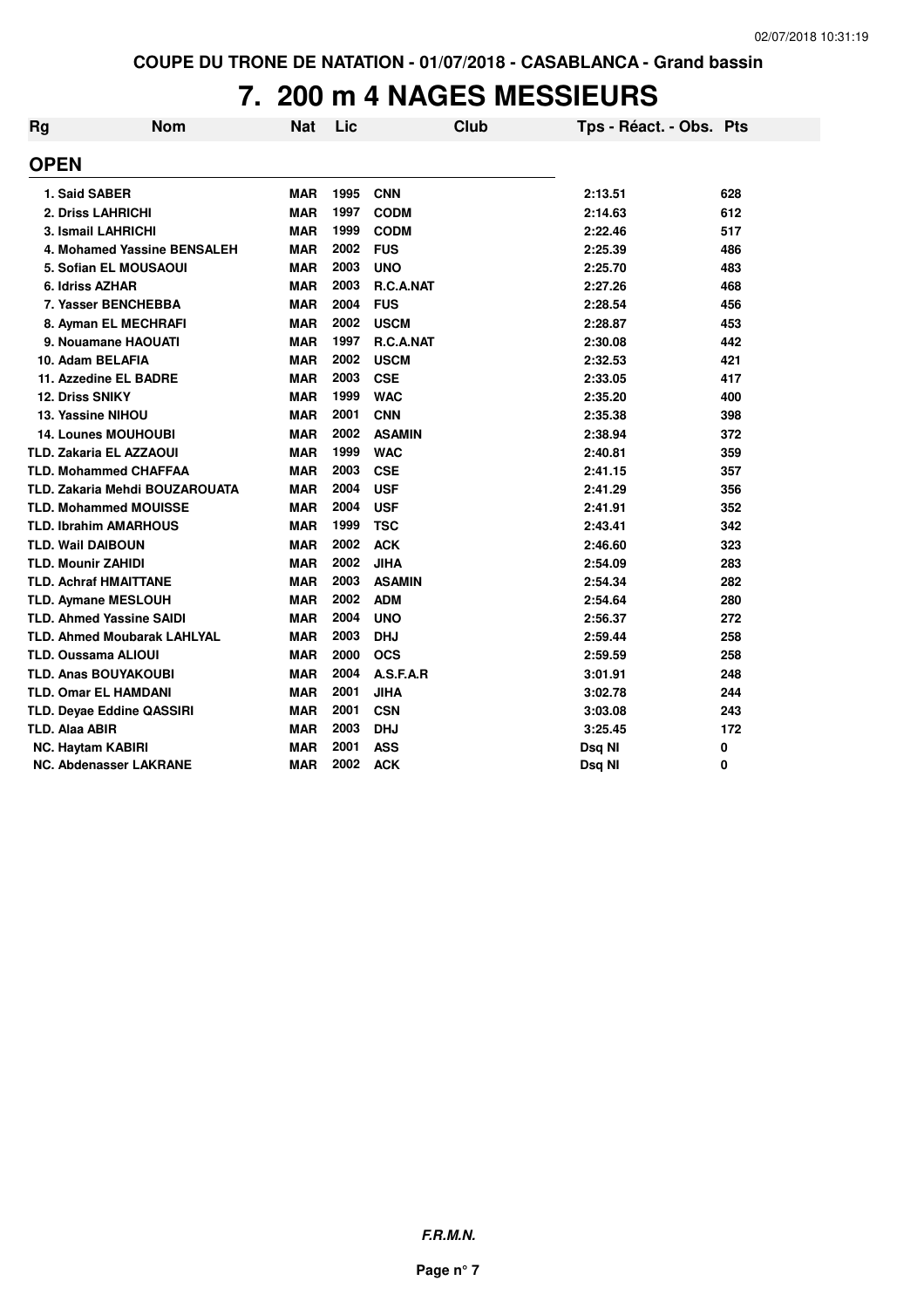# **8. 100 m DOS DAMES**

| Rg          | <b>Nom</b>                       | <b>Nat</b> | <b>Lic</b> | Club          | Tps - Réact. - Obs. Pts |     |
|-------------|----------------------------------|------------|------------|---------------|-------------------------|-----|
| <b>OPEN</b> |                                  |            |            |               |                         |     |
|             | 1. Hiba FAHSI                    | <b>MAR</b> | 2001       | <b>OCK</b>    | 1:06.06                 | 681 |
|             | 2. Yasmeen BOUTOUIL              | <b>MAR</b> | 1998       | <b>CODM</b>   | 1:10.15                 | 568 |
|             | 3. Nissrine BOURBOUH             | <b>MAR</b> | 2001       | <b>FUS</b>    | 1:12.75                 | 509 |
|             | <b>4. Hiba CHOUAIBI</b>          | <b>MAR</b> | 2004       | <b>USCM</b>   | 1:13.58                 | 492 |
|             | 5. Narjiss BOURBOUH              | <b>MAR</b> | 2001       | <b>FUS</b>    | 1:13.62                 | 492 |
|             | 6. Noura MANA                    | <b>MAR</b> | 1997       | <b>CODM</b>   | 1:13.82                 | 488 |
|             | 7. Mariam SELLAFI                | <b>MAR</b> | 2002       | <b>OCK</b>    | 1:13.89                 | 486 |
|             | 8. Ibtissam RACHID               | <b>MAR</b> | 2004       | R.C.A.NAT     | 1:17.13                 | 427 |
|             | 9. Aicha EL BEKALI               | <b>MAR</b> | 2004       | A.S.F.A.R     | 1:18.31                 | 408 |
|             | 10. Jasmin Charifa BOUZAROUATA   | <b>MAR</b> | 2000       | <b>USF</b>    | 1:18.41                 | 407 |
|             | 11. Oumaima RACHIDI              | <b>MAR</b> | 2004       | <b>USCM</b>   | 1:19.59                 | 389 |
|             | <b>12. Nisrine FIRAS</b>         | <b>MAR</b> | 2004       | <b>WAC</b>    | 1:20.43                 | 377 |
|             | 13. Kenza MSELLEK                | <b>MAR</b> | 2000       | <b>TSC</b>    | 1:20.67                 | 374 |
|             | 14. Hiba RIMY                    | <b>MAR</b> | 2001       | <b>TSC</b>    | 1:20.75                 | 372 |
|             | 15. Ayat Errahmane BELRHITI      | <b>MAR</b> | 2002       | <b>MAS</b>    | 1:23.98                 | 331 |
|             | <b>16. Hafssa AMMOUMOU</b>       | <b>MAR</b> | 2003       | <b>ADM</b>    | 1:24.22                 | 328 |
|             | <b>TLD. Hiba ELHARRAK</b>        | <b>MAR</b> | 2002       | <b>ASS</b>    | 1:27.08                 | 297 |
|             | <b>TLD. Iqbal SAKHRAOUI</b>      | <b>MAR</b> | 2001       | <b>CSN</b>    | 1:27.67                 | 291 |
|             | <b>TLD. Aalia BOUOUFOUSSE</b>    | <b>MAR</b> | 2004       | <b>JIHA</b>   | 1:27.99                 | 288 |
|             | <b>TLD. Wiaam CHAFIQ</b>         | <b>MAR</b> | 2004       | <b>OCS</b>    | 1:29.12                 | 277 |
|             | <b>TLD. Safaa KHRISS</b>         | <b>MAR</b> | 2004       | <b>ASAMIN</b> | 1:29.39                 | 274 |
|             | <b>TLD. Maria AIT BOUSERHANE</b> | <b>MAR</b> | 2001       | <b>JIHA</b>   | 1:31.20                 | 258 |
|             | <b>TLD. Rania LABYAD</b>         | <b>MAR</b> | 2003       | <b>CSE</b>    | 1:38.12                 | 207 |
|             | <b>NC. Rim ARHARBI</b>           | <b>MAR</b> | 2004       | <b>KAC</b>    | Frf n.d.                |     |
|             | <b>NC. Wiam LHASSAR</b>          | <b>MAR</b> | 2004       | <b>OCS</b>    | Dsg VI                  | 0   |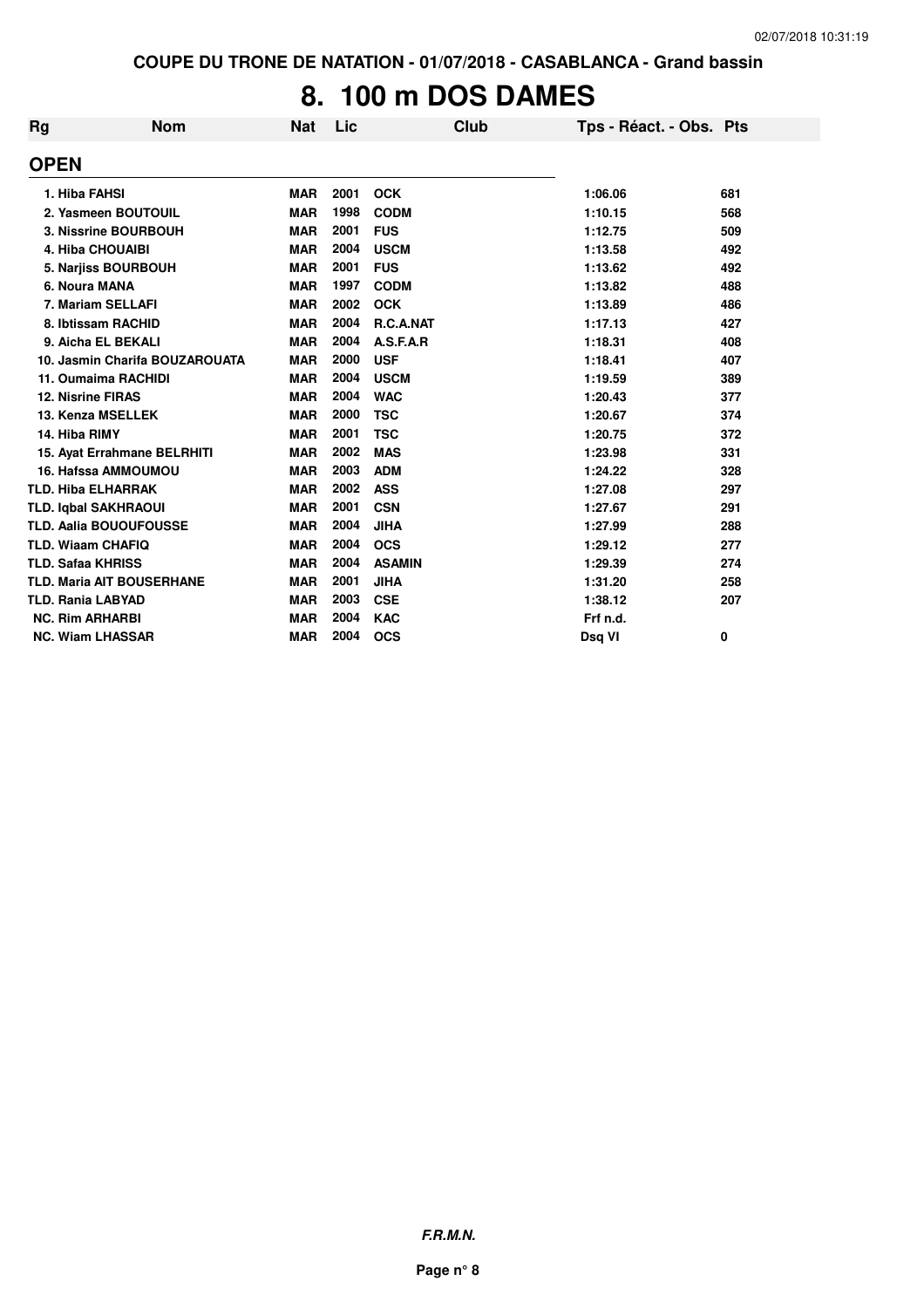# **9. 200 m BRASSE MESSIEURS**

| Rg | <b>Nom</b>                        | <b>Nat</b> | Lic  | <b>Club</b>   | Tps - Réact. - Obs. Pts |     |
|----|-----------------------------------|------------|------|---------------|-------------------------|-----|
|    | <b>OPEN</b>                       |            |      |               |                         |     |
|    | 1. Ahmed Reda ENNAIM              | <b>MAR</b> | 1996 | <b>CODM</b>   | 2:25.48                 | 665 |
|    | 2. Ahmed Yassine FLIYOU           | <b>MAR</b> | 2001 | R.C.A.NAT     | 2:35.73                 | 542 |
|    | 3. Abdeljabbar REGRAGUI           | <b>MAR</b> | 2001 | <b>CODM</b>   | 2:39.20                 | 507 |
|    | 4. Ayman EL MECHRAFI              | <b>MAR</b> | 2002 | <b>USCM</b>   | 2:42.67                 | 476 |
|    | 5. Ahmed BENNANI                  | <b>MAR</b> | 2001 | <b>FUS</b>    | 2:42.97                 | 473 |
|    | 6. Anas BENYAHYA                  | <b>MAR</b> | 2001 | <b>FUS</b>    | 2:45.10                 | 455 |
|    | 7. El Mehdi DASOULI               | <b>MAR</b> | 1995 | <b>TSC</b>    | 2:46.31                 | 445 |
|    | 8. Ayoub BOUGANDOULA              | <b>MAR</b> | 2002 | <b>OCK</b>    | 2:46.55                 | 443 |
|    | 9. Ghali IRAQUI HOUSSEINI         | <b>MAR</b> | 2003 | R.C.A.NAT     | 2:47.69                 | 434 |
|    | 10. Yassine CHAGH                 | <b>MAR</b> | 2001 | <b>ACK</b>    | 2:51.67                 | 405 |
|    | <b>11. Ali SADOUK</b>             | <b>MAR</b> | 1999 | <b>USF</b>    | 2:54.79                 | 383 |
|    | <b>12. Mohamed Amine CHANNANI</b> | <b>MAR</b> | 2002 | <b>CSE</b>    | 2:55.45                 | 379 |
|    | 13. El Mehdi DIANE                | <b>MAR</b> | 2001 | <b>ASAMIN</b> | 2:56.87                 | 370 |
|    | 14. Mohamed Reda MAMI             | <b>MAR</b> | 2002 | <b>TSC</b>    | 2:58.50                 | 360 |
|    | <b>15. Hamza BENNOUNA</b>         | <b>MAR</b> | 2000 | <b>USF</b>    | 2:59.25                 | 355 |
|    | <b>TLD. Achraf BENRBIB</b>        | <b>MAR</b> | 2003 | <b>OCS</b>    | 3:06.00                 | 318 |
|    | TLD. EL YAZID AIT BENCHIBA        | <b>MAR</b> | 1994 | <b>JIHA</b>   | 3:06.94                 | 313 |
|    | <b>TLD. Saad LAKHLALKI</b>        | <b>MAR</b> | 2002 | <b>CSE</b>    | 3:09.41                 | 301 |
|    | <b>TLD. Ahmed Yassine SAIDI</b>   | <b>MAR</b> | 2004 | <b>UNO</b>    | 3:19.19                 | 259 |
|    | <b>TLD. Mohammed EL KHDARI</b>    | <b>MAR</b> | 2004 | <b>CSN</b>    | 3:21.38                 | 250 |
|    | TLD. Ilyasse ALIOUI               | <b>MAR</b> | 2002 | <b>OCS</b>    | 3:25.38                 | 236 |
|    | <b>TLD. Ahmed Ghassane MAGRI</b>  | <b>MAR</b> | 2003 | <b>ASS</b>    | 3:42.75                 | 185 |
|    | <b>NC. Reyane ENNABTY</b>         | <b>MAR</b> | 2001 | <b>ADM</b>    | Frf n.d.                |     |
|    | <b>NC. Anas OUGOUIS</b>           | <b>MAR</b> | 2001 | <b>OCK</b>    | Frf n.d.                |     |
|    | <b>NC. Zakaria EL AZZAOUI</b>     | <b>MAR</b> | 1999 | <b>WAC</b>    | Dsq VI                  | 0   |
|    | <b>NC. Med Saad EL HADI</b>       | <b>MAR</b> | 2000 | <b>USCM</b>   | Dsq VI                  | 0   |
|    | <b>NC. Moncef BEN EL HADJ</b>     | <b>MAR</b> | 2004 | <b>ACK</b>    | Dsq NI                  | 0   |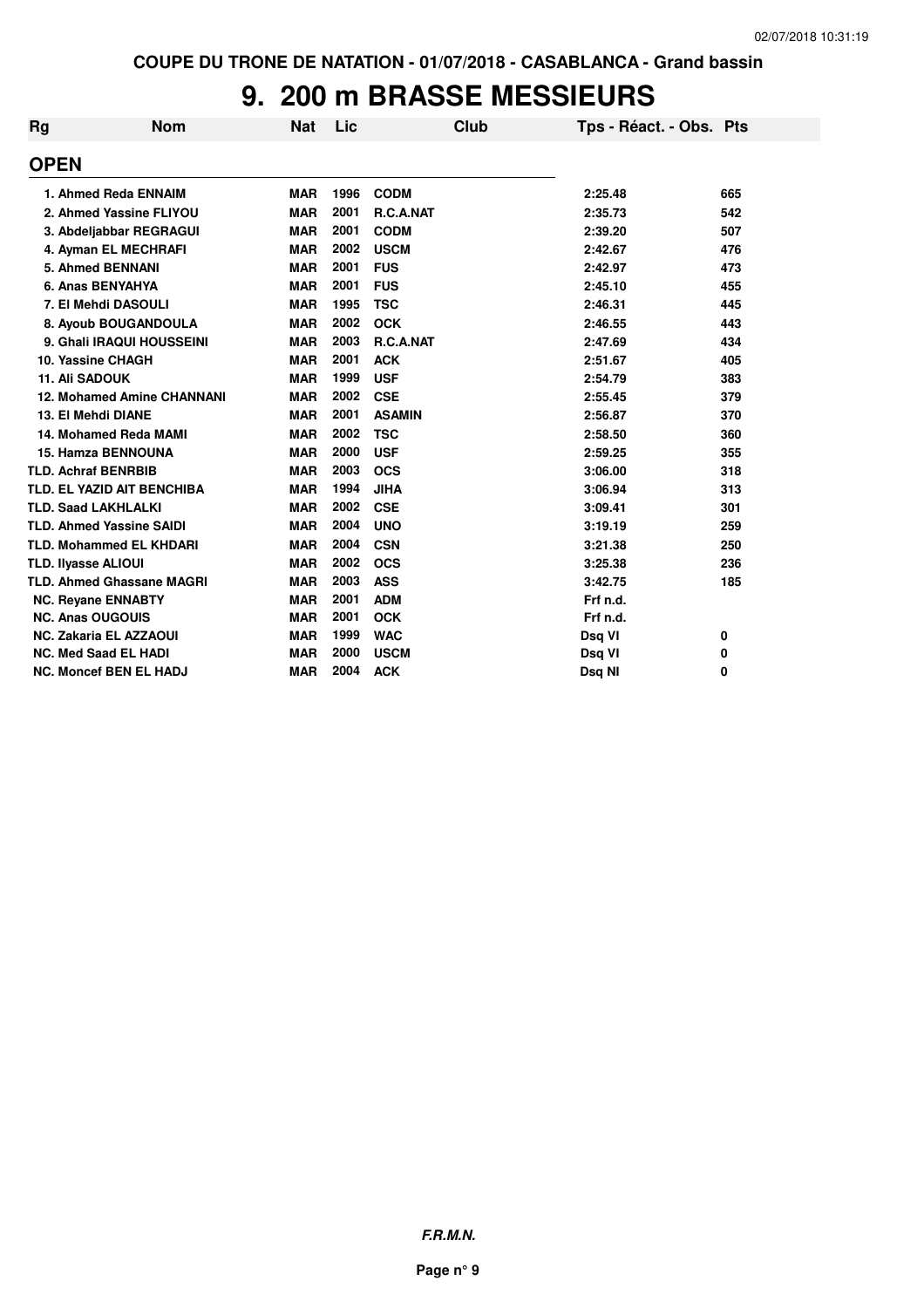# **10. 4 x 100 m NAGE LIBRE DAMES**

| Rg | <b>Nom</b>                   | <b>Nat</b> | Lic  |                  | <b>Club</b> | Tps - Réact. - Obs. Pts |     |
|----|------------------------------|------------|------|------------------|-------------|-------------------------|-----|
|    | <b>OPEN</b>                  |            |      |                  |             |                         |     |
|    | 1. Atar IDRISSI              | <b>MAR</b> | 2001 | <b>USCM</b>      |             | 4:22.58                 | 518 |
|    | <b>Imane BASKACH</b>         | <b>MAR</b> | 2003 | <b>USCM</b>      |             |                         | 518 |
|    | <b>Hiba BOURZINE</b>         | <b>MAR</b> | 2004 | <b>USCM</b>      |             |                         | 518 |
|    | <b>Imane Houda EL BARODI</b> | <b>MAR</b> | 2001 | <b>USCM</b>      |             |                         | 518 |
|    | 2. Nour DRISSI HASSANI       | <b>MAR</b> | 1998 | <b>FUS</b>       |             | 4:25.55                 | 501 |
|    | <b>Ayat Allah EL ANOUAR</b>  | <b>MAR</b> | 2002 | <b>FUS</b>       |             |                         | 501 |
|    | <b>Camelia GARNOUSSI</b>     | <b>MAR</b> | 2004 | <b>FUS</b>       |             |                         | 501 |
|    | <b>Taghrid DAHBANI</b>       | <b>MAR</b> | 2003 | <b>FUS</b>       |             |                         | 501 |
|    | 3. Mariam LAMGHARI           | <b>MAR</b> | 2000 | <b>OCK</b>       |             | 4:33.84                 | 457 |
|    | <b>Wissal NAFR</b>           | <b>MAR</b> | 2000 | <b>OCK</b>       |             |                         | 457 |
|    | <b>Hiba RMILI</b>            | <b>MAR</b> | 2000 | <b>OCK</b>       |             |                         | 457 |
|    | <b>Kaoutar KHALED</b>        | <b>MAR</b> | 2001 | <b>OCK</b>       |             |                         | 457 |
|    | 4. Aya ICHOU                 | <b>MAR</b> | 2004 | <b>R.C.A.NAT</b> |             | 4:36.14                 | 446 |
|    | <b>Kamilia MAALOUF</b>       | <b>MAR</b> | 2004 | <b>R.C.A.NAT</b> |             |                         | 446 |
|    | <b>Nada JALAL</b>            | <b>MAR</b> | 2004 | R.C.A.NAT        |             |                         | 446 |
|    | <b>Ibtissam RACHID</b>       | <b>MAR</b> | 2004 | <b>R.C.A.NAT</b> |             |                         | 446 |
|    | 5. Kenza MSELLEK             | <b>MAR</b> | 2000 | <b>TSC</b>       |             | 4:36.59                 | 443 |
|    | hiba BENBOUZIANE             | <b>MAR</b> | 2000 | <b>TSC</b>       |             |                         | 443 |
|    | Khaoula ELMACHRAFI           | <b>MAR</b> | 2000 | <b>TSC</b>       |             |                         | 443 |
|    | <b>Hajar RACHDI</b>          | <b>MAR</b> | 2000 | <b>TSC</b>       |             |                         | 443 |
|    | 6. Maroua LAISSAOUI          | <b>MAR</b> | 2004 | <b>CODM</b>      |             | 4:36.90                 | 442 |
|    | <b>Meryem AIT BENALI</b>     | <b>MAR</b> | 2004 | <b>CODM</b>      |             |                         | 442 |
|    | <b>Rim BENNANI</b>           | <b>MAR</b> | 2002 | <b>CODM</b>      |             |                         | 442 |
|    | <b>Hajar SABER</b>           | <b>MAR</b> | 2003 | <b>CODM</b>      |             |                         | 442 |
|    | 7. Salma EL YOUSFI           | <b>MAR</b> | 2002 | <b>ADM</b>       |             | 4:40.27                 | 426 |
|    | <b>Keltoum GOURRAM</b>       | <b>MAR</b> | 2003 | <b>ADM</b>       |             |                         | 426 |
|    | <b>Nora RGUIB</b>            | <b>MAR</b> | 2003 | <b>ADM</b>       |             |                         | 426 |
|    | <b>Hafssa AMMOUMOU</b>       | <b>MAR</b> | 2003 | <b>ADM</b>       |             |                         | 426 |
|    | 8. Ghita TABATI              | <b>MAR</b> | 2004 | <b>WAC</b>       |             | 4:44.00                 | 410 |
|    | <b>Chahd MACHKOUR</b>        | <b>MAR</b> | 2004 | <b>WAC</b>       |             |                         | 410 |
|    | <b>Nisrine FIRAS</b>         | <b>MAR</b> | 2004 | <b>WAC</b>       |             |                         | 410 |
|    | <b>Hiba SOUIHEL</b>          | <b>MAR</b> | 2003 | <b>WAC</b>       |             |                         | 410 |
|    | 9. Ghita BAGHDAD             | <b>MAR</b> | 2002 | <b>CSN</b>       |             | 5:22.93                 | 278 |
|    | <b>Hind BAGHDAD</b>          | <b>MAR</b> | 2004 | <b>CSN</b>       |             |                         | 278 |
|    | <b>Hiba GHOUDANE</b>         | <b>MAR</b> | 2004 | <b>CSN</b>       |             |                         | 278 |
|    | Igbal SAKHRAOUI              | <b>MAR</b> | 2001 | <b>CSN</b>       |             |                         | 278 |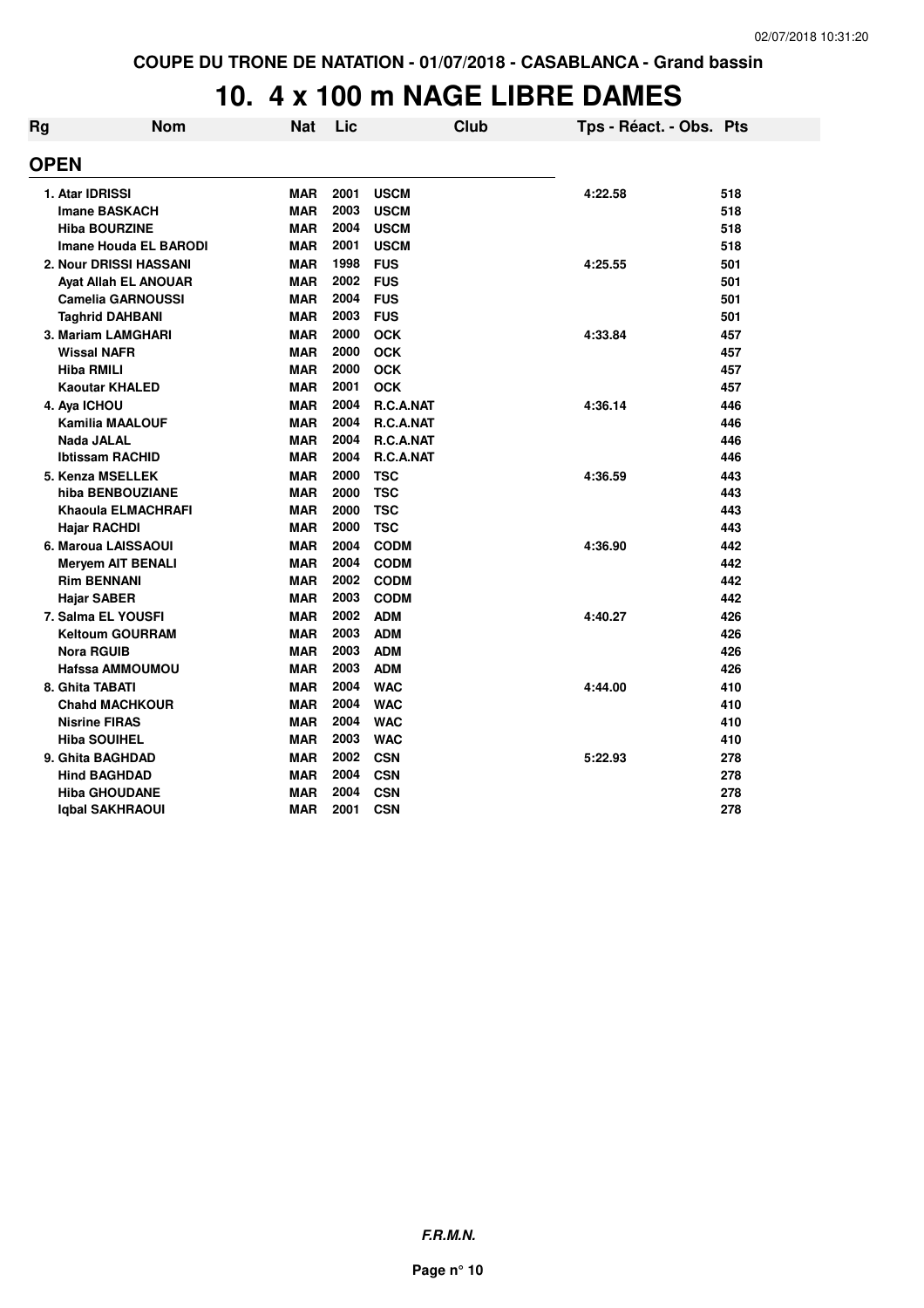# **11. 4 x 100 m NAGE LIBRE MESSIEURS**

| Rg | <b>Nom</b>                                            | Nat               | Lic          |                          | <b>Club</b> | Tps - Réact. - Obs. Pts |            |
|----|-------------------------------------------------------|-------------------|--------------|--------------------------|-------------|-------------------------|------------|
|    | <b>OPEN</b>                                           |                   |              |                          |             |                         |            |
|    |                                                       |                   |              |                          |             |                         |            |
|    | 1. Ali HEMRI                                          | MAR               | 2001         | <b>FUS</b>               |             | 3:40.25                 | 624        |
|    | <b>Ali MSOUGAR</b>                                    | MAR               | 2001         | <b>FUS</b>               |             |                         | 624        |
|    | <b>Hassan ZEDDOUK</b>                                 | MAR               | 1997         | <b>FUS</b>               |             |                         | 624        |
|    | <b>Saad BENNANI</b>                                   | MAR               | 1996         | <b>FUS</b>               |             |                         | 624        |
|    | 2. Ismail LAHRICHI                                    | MAR               | 1999         | <b>CODM</b>              |             | 3:48.24                 | 561        |
|    | Abdeljabbar REGRAGUI                                  | <b>MAR</b>        | 2001         | <b>CODM</b>              |             |                         | 561        |
|    | <b>Sami HAMOUCHANE</b>                                | <b>MAR</b>        | 2000         | <b>CODM</b>              |             |                         | 561        |
|    | <b>Med Yassine BOUKHARI</b>                           | MAR               | 2001         | <b>CODM</b>              |             |                         | 561        |
|    | 3. Badr HASSOUNI                                      | MAR               | 1998         | <b>ADM</b>               |             | 3:58.99                 | 488        |
|    | Yahya SOULHI                                          | MAR<br>MAR        | 1998<br>2002 | <b>ADM</b><br><b>ADM</b> |             |                         | 488<br>488 |
|    | <b>Abdelmoughit MAMDOUH</b><br><b>Mohamed OUAHMID</b> | <b>MAR</b>        | 1998         | <b>ADM</b>               |             |                         | 488        |
|    | 4. Zouhair EL KHALFI                                  | <b>MAR</b>        | 1993         | R.C.A.NAT                |             | 4:05.03                 | 453        |
|    | Ilyas LAGSSAIBI                                       | MAR               | 2004         | R.C.A.NAT                |             |                         | 453        |
|    | Ilias EDDARI                                          | <b>MAR</b>        | 2004         | R.C.A.NAT                |             |                         | 453        |
|    | <b>Ismail EL YOUSFI</b>                               | MAR               | 2004         | R.C.A.NAT                |             |                         | 453        |
|    | 5. Aymen TAJEDDINE                                    | <b>MAR</b>        | 2003         | <b>CNCS</b>              |             | 4:07.80                 | 438        |
|    | Ilyas LARABI                                          | MAR               | 2004         | <b>CNCS</b>              |             |                         | 438        |
|    | Yahya EL KHOMS                                        | MAR               | 2001         | <b>CNCS</b>              |             |                         | 438        |
|    | Adam ZIANE                                            | MAR               | 2002         | <b>CNCS</b>              |             |                         | 438        |
|    | 6. Anir SADIQUI                                       | <b>MAR</b>        | 2003         | <b>USCM</b>              |             | 4:10.17                 | 426        |
|    | Adam BELAFIA                                          | MAR               | 2002         | <b>USCM</b>              |             |                         | 426        |
|    | <b>BACHIR BENABDELJALIL</b>                           | MAR               | 2002         | <b>USCM</b>              |             |                         | 426        |
|    | <b>Med Saad EL HADI</b>                               | <b>MAR</b>        | 2000         | <b>USCM</b>              |             |                         | 426        |
|    | 7. El Mehdi LAANAYA                                   | MAR               | 2003         | <b>TSC</b>               |             | 4:11.67                 | 418        |
|    | El Mehdi DASOULI                                      | MAR               | 1995         | <b>TSC</b>               |             |                         | 418        |
|    | <b>Mouad MAKY</b>                                     | MAR               | 2000         | <b>TSC</b>               |             |                         | 418        |
|    | <b>Ibrahim AMARHOUS</b>                               | MAR               | 1999         | <b>TSC</b>               |             |                         | 418        |
|    | 8. Yassine SELLEK                                     | <b>MAR</b>        | 2002         | <b>CSE</b>               |             | 4:17.73                 | 389        |
|    | <b>Saad LAKHLALKI</b>                                 | <b>MAR</b>        | 2002         | <b>CSE</b>               |             |                         | 389        |
|    | <b>Youssef SADAK</b>                                  | <b>MAR</b>        | 2001         | <b>CSE</b>               |             |                         | 389        |
|    | <b>Abderrahmane BENJARY</b>                           | MAR               | 2003         | <b>CSE</b>               |             |                         | 389        |
|    | 9. Mohamed Amine ACHIBANE                             | MAR               | 2002         | <b>CNN</b>               |             | 4:21.91                 | 371        |
|    | <b>Nizar BENSAID</b>                                  | <b>MAR</b>        | 1994         | <b>CNN</b>               |             |                         | 371        |
|    | <b>Mehdi BENSALAH</b>                                 | <b>MAR</b>        | 2002         | <b>CNN</b>               |             |                         | 371        |
|    | Soufiane CHAARI                                       | MAR               | 1999         | <b>CNN</b>               |             |                         | 371        |
|    | 10. Hamza DAHBI SKALI                                 | MAR               | 1998         | <b>CSN</b>               |             | 4:24.85                 | 359        |
|    | <b>EI Khalil EL MAZOUNI</b>                           | MAR<br><b>MAR</b> | 2003<br>2004 | <b>CSN</b>               |             |                         | 359        |
|    | <b>Mohammed EL KHDARI</b><br>Omar LEBIED              | <b>MAR</b>        | 2002         | <b>CSN</b><br><b>CSN</b> |             |                         | 359<br>359 |
|    | 11. Rayyane ELOUAZZANI                                | MAR               | 2002         | <b>OCS</b>               |             | 4:31.30                 | 334        |
|    | <b>Yassine CHERGUI MOUANE</b>                         | MAR               | 2001         | <b>OCS</b>               |             |                         | 334        |
|    | <b>Ilyasse ALIOUI</b>                                 | MAR               | 2002         | <b>OCS</b>               |             |                         | 334        |
|    | Oussama ALIOUI                                        | MAR               | 2000         | <b>OCS</b>               |             |                         | 334        |
|    | <b>12. Ayoub RABOUN</b>                               | MAR               | 2003         | <b>CMND</b>              |             | 4:34.51                 | 322        |
|    | <b>Yassine BENBARKA</b>                               | MAR               | 1996         | <b>CMND</b>              |             |                         | 322        |
|    | Ibrahim EL MAOUKOR                                    | MAR               | 2004         | <b>CMND</b>              |             |                         | 322        |
|    | <b>Yassine ELAOUD</b>                                 | <b>MAR</b>        | 2001         | <b>CMND</b>              |             |                         | 322        |
|    | <b>NC. Othmane AZIZE</b>                              | <b>MAR</b>        | 2000         | <b>WAC</b>               |             | Frf n.d.                |            |
|    | Zakaria EL AZZAOUI                                    | <b>MAR</b>        | 1999         | <b>WAC</b>               |             |                         |            |
|    | Ali KAMIL                                             | MAR               | 2002         | <b>WAC</b>               |             |                         |            |
|    | Sami KIBAL                                            | MAR               | 2002         | <b>WAC</b>               |             |                         |            |
|    | <b>NC. Abdellah AJANA</b>                             | MAR               | 2002         | <b>ASS</b>               |             | Frf n.d.                |            |
|    | Haytam KABIRI                                         | MAR               | 2001         | <b>ASS</b>               |             |                         |            |
|    | <b>Ahmed Ghassane MAGRI</b>                           | MAR               | 2003         | <b>ASS</b>               |             |                         |            |
|    | <b>Mohamed Aymane SEYAR</b>                           | <b>MAR</b>        | 2000         | <b>ASS</b>               |             |                         |            |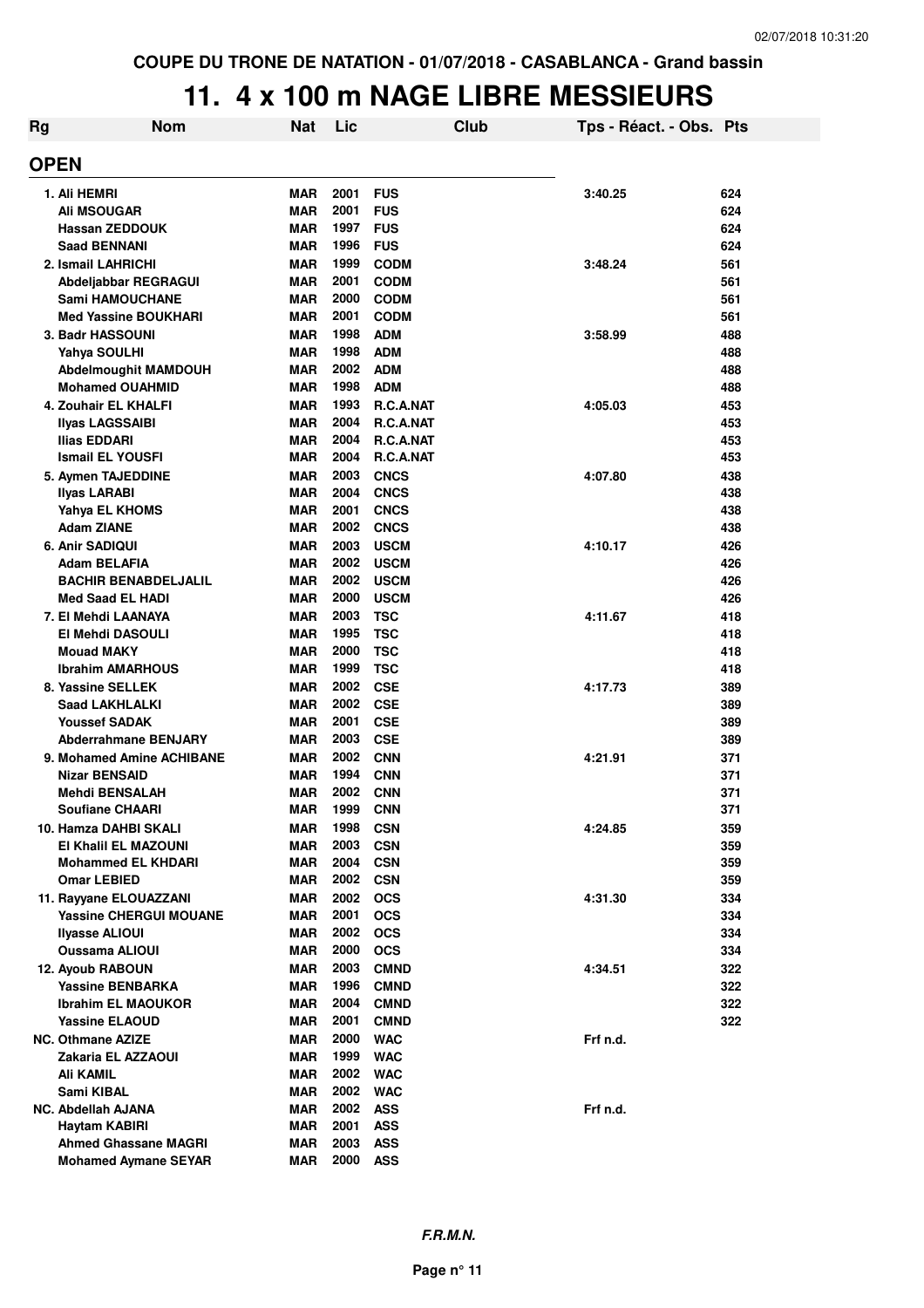# **12. 50 m NAGE LIBRE DAMES**

NRN = Nouveau record National

| Rg | <b>Nom</b>                     | <b>Nat</b> | Lic  | <b>Club</b>   | Tps - Réact. - Obs. Pts |            |     |
|----|--------------------------------|------------|------|---------------|-------------------------|------------|-----|
|    | <b>OPEN</b>                    |            |      |               |                         |            |     |
|    | 1. Noura MANA                  | <b>MAR</b> | 1997 | <b>CODM</b>   | 26.81                   | <b>NRN</b> | 693 |
|    | 2. Imane Houda EL BARODI       | <b>MAR</b> | 2001 | <b>USCM</b>   | 26.96                   | <b>NRN</b> | 682 |
|    | 3. Yasmeen BOUTOUIL            | <b>MAR</b> | 1998 | <b>CODM</b>   | 27.90                   |            | 615 |
|    | 4. Taghrid DAHBANI             | <b>MAR</b> | 2003 | <b>FUS</b>    | 29.04                   |            | 545 |
|    | 5. Atar IDRISSI                | <b>MAR</b> | 2001 | <b>USCM</b>   | 29.77                   |            | 506 |
|    | 6. Malak BOUSSOUF              | <b>MAR</b> | 2004 | <b>ACK</b>    | 29.91                   |            | 499 |
|    | 7. Abrare BELRHITI             | <b>MAR</b> | 2004 | <b>SNF</b>    | 29.95                   |            | 497 |
|    | 8. Khouloud KAROUCH            | <b>MAR</b> | 1999 | <b>TSC</b>    | 30.00                   |            | 495 |
|    | 9. Wissal NAFR                 | <b>MAR</b> | 2000 | <b>OCK</b>    | 30.01                   |            | 494 |
|    | 10. Mariam SELLAFI             | <b>MAR</b> | 2002 | <b>OCK</b>    | 30.02                   |            | 494 |
|    | <b>11. Nour DRISSI HASSANI</b> | <b>MAR</b> | 1998 | <b>FUS</b>    | 30.21                   |            | 484 |
|    | 12. Salma EL YOUSFI            | <b>MAR</b> | 2002 | <b>ADM</b>    | 30.30                   |            | 480 |
|    | 13. Hajar RACHDI               | MAR        | 2000 | <b>TSC</b>    | 31.10                   |            | 444 |
|    | <b>14. Nisrine FIRAS</b>       | MAR        | 2004 | <b>WAC</b>    | 31.33                   |            | 434 |
|    | 15. Ayat Errahmane BELRHITI    | MAR        | 2002 | <b>MAS</b>    | 31.48                   |            | 428 |
|    | <b>16. Houda ALACHBILI</b>     | <b>MAR</b> | 2000 | <b>WAC</b>    | 31.65                   |            | 421 |
|    | 17. Ghita BAGHDAD              | <b>MAR</b> | 2002 | <b>CSN</b>    | 32.19                   |            | 400 |
|    | <b>18. Doaa AMMOUMOU</b>       | <b>MAR</b> | 2003 | <b>ACK</b>    | 32.65                   |            | 384 |
|    | <b>TLD. Sara ZEKRITI</b>       | <b>MAR</b> | 2004 | <b>JIHA</b>   | 33.12                   |            | 367 |
|    | <b>TLD. Hiba ELHARRAK</b>      | <b>MAR</b> | 2002 | <b>ASS</b>    | 33.41                   |            | 358 |
|    | <b>TLD. Imane BOUTARBOUCH</b>  | <b>MAR</b> | 2004 | <b>ASS</b>    | 33.63                   |            | 351 |
|    | <b>TLD. Nada EL AISSARI</b>    | <b>MAR</b> | 2003 | <b>ASAMIN</b> | 33.66                   |            | 350 |
|    | <b>TLD. Aya ICHOU</b>          | <b>MAR</b> | 2004 | R.C.A.NAT     | 33.87                   |            | 344 |
|    | <b>TLD. Rania LABYAD</b>       | <b>MAR</b> | 2003 | <b>CSE</b>    | 34.38                   |            | 328 |
|    | <b>TLD. Rim ARHARBI</b>        | <b>MAR</b> | 2004 | <b>KAC</b>    | 34.58                   |            | 323 |
|    | <b>TLD. Chahd BELEKBIRA</b>    | <b>MAR</b> | 2004 | A.S.F.A.R     | 34.90                   |            | 314 |
|    | <b>TLD. Samia M'SAFER</b>      | <b>MAR</b> | 2001 | <b>CMND</b>   | 35.11                   |            | 308 |
|    | <b>TLD. Marwa EL AISSARI</b>   | <b>MAR</b> | 2001 | <b>ASAMIN</b> | 35.29                   |            | 304 |
|    | TLD. Aalia BOUOUFOUSSE         | <b>MAR</b> | 2004 | <b>JIHA</b>   | 35.49                   |            | 299 |
|    | <b>TLD. Ibtissam OUELDRAMI</b> | <b>MAR</b> | 1998 | <b>CKM</b>    | 36.69                   |            | 270 |
|    | <b>TLD. Rim LAABIED</b>        | <b>MAR</b> | 2001 | <b>CMND</b>   | 37.56                   |            | 252 |
|    | <b>TLD. Hiba SOBAII</b>        | <b>MAR</b> | 2004 | <b>CSE</b>    | 38.74                   |            | 229 |
|    | <b>NC. Soukaina CHAARI</b>     | <b>MAR</b> | 2000 | <b>CNN</b>    | Frf n.d.                |            |     |
|    | <b>NC. Iqbal SAKHRAOUI</b>     | <b>MAR</b> | 2001 | CSN           | Dsq FD                  |            | 0   |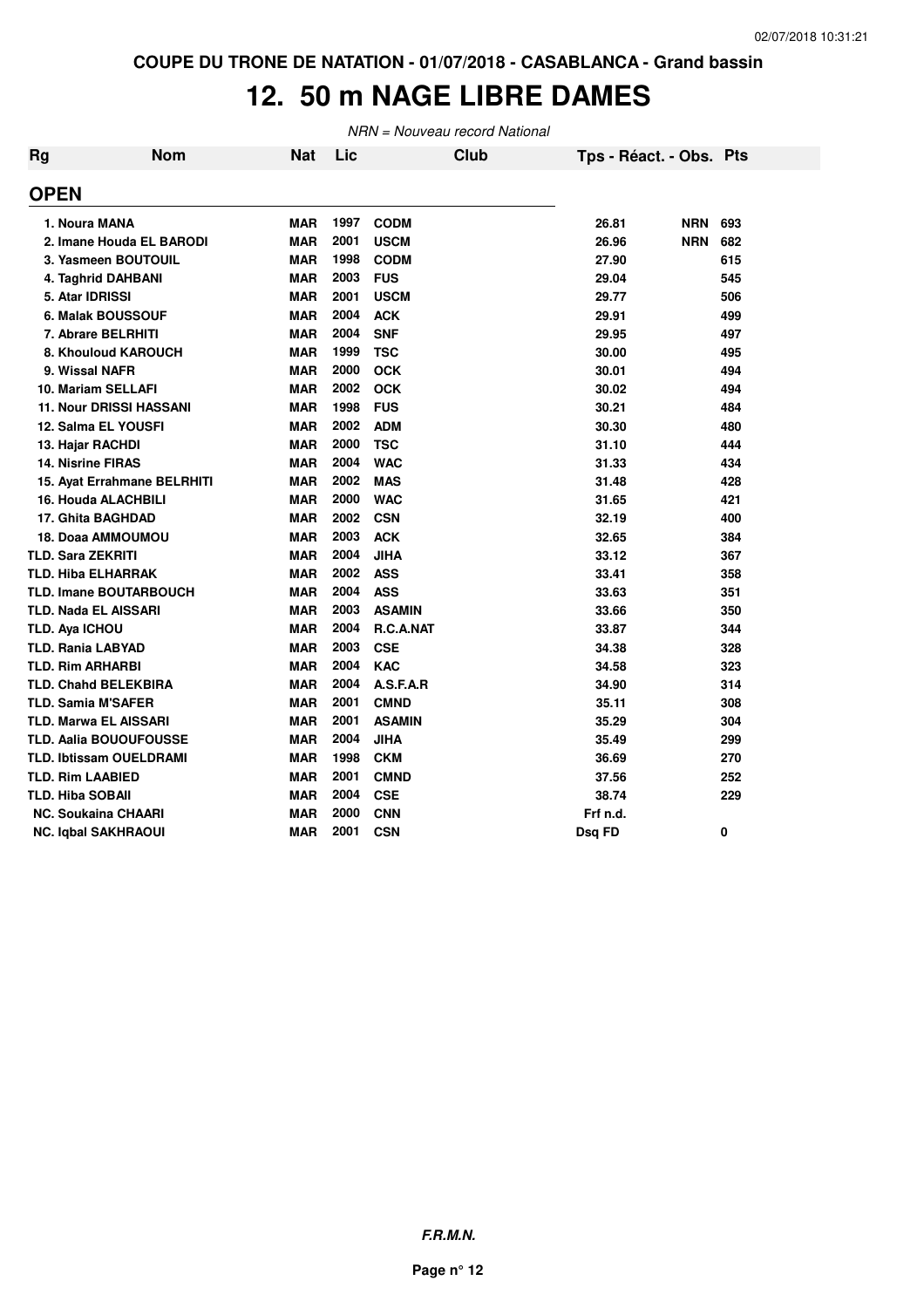### **13. 200 m PAPILLON MESSIEURS**

| Rg          | <b>Nom</b>                    | <b>Nat</b> | Lic  | Club             | Tps - Réact. - Obs. Pts |     |
|-------------|-------------------------------|------------|------|------------------|-------------------------|-----|
| <b>OPEN</b> |                               |            |      |                  |                         |     |
|             | 1. Said SABER                 | <b>MAR</b> | 1995 | <b>CNN</b>       | 2:07.63                 | 667 |
|             | 2. Ali HEMRI                  | <b>MAR</b> | 2001 | <b>FUS</b>       | 2:13.24                 | 586 |
|             | 3. Monssif Hamza TIJARI       | <b>MAR</b> | 2002 | <b>CODM</b>      | 2:16.46                 | 545 |
|             | 4. Mohamed Yassine BENSALEH   | <b>MAR</b> | 2002 | <b>FUS</b>       | 2:16.64                 | 543 |
|             | 5. Abdeljabbar REGRAGUI       | <b>MAR</b> | 2001 | <b>CODM</b>      | 2:17.80                 | 529 |
|             | 6. Oussama ELMAHBOUBI         | <b>MAR</b> | 2002 | <b>ADM</b>       | 2:25.32                 | 451 |
|             | 7. Ilyas LAGSSAIBI            | <b>MAR</b> | 2004 | <b>R.C.A.NAT</b> | 2:29.16                 | 417 |
|             | 8. Ayman EL MECHRAFI          | <b>MAR</b> | 2002 | <b>USCM</b>      | 2:31.30                 | 400 |
|             | 9. Yassine NIHOU              | <b>MAR</b> | 2001 | <b>CNN</b>       | 2:31.65                 | 397 |
|             | 10. Ismail EL YOUSFI          | <b>MAR</b> | 2004 | R.C.A.NAT        | 2:39.98                 | 338 |
|             | 11. Zakaria Mehdi BOUZAROUATA | <b>MAR</b> | 2004 | <b>USF</b>       | 2:44.63                 | 310 |
|             | <b>TLD. Houssam HOUARI</b>    | <b>MAR</b> | 2003 | <b>TSC</b>       | 2:52.65                 | 269 |
|             | <b>TLD. Mohamed RASSI</b>     | <b>MAR</b> | 2002 | <b>UNO</b>       | 3:08.64                 | 206 |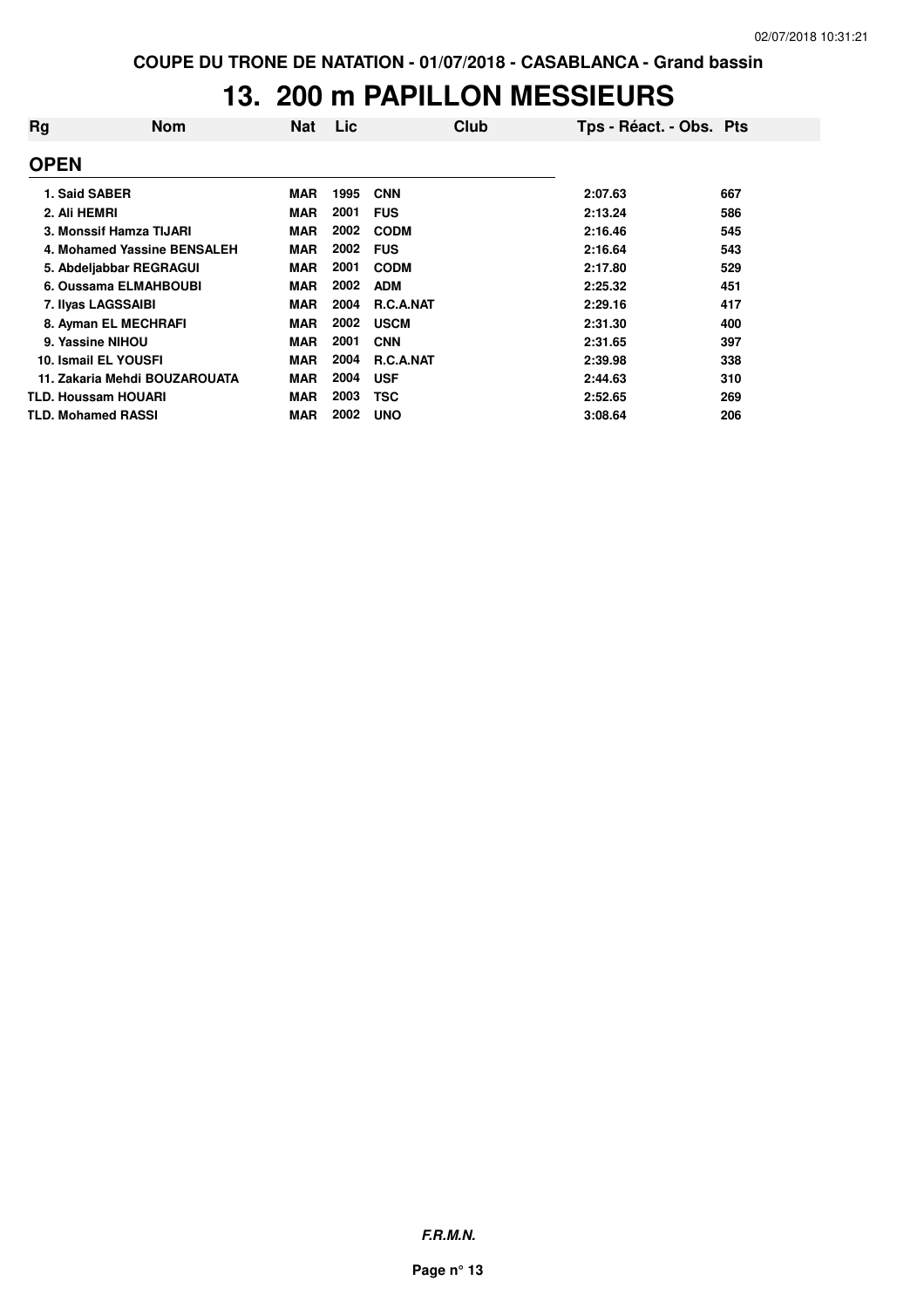## **14. 100 m PAPILLON DAMES**

| Rg                        | <b>Nom</b>                    | Nat        | Lic  | Club        | Tps - Réact. - Obs. Pts |     |
|---------------------------|-------------------------------|------------|------|-------------|-------------------------|-----|
| <b>OPEN</b>               |                               |            |      |             |                         |     |
|                           | 1. Narjiss BOURBOUH           | <b>MAR</b> | 2001 | <b>FUS</b>  | 1:08.35                 | 549 |
|                           | 2. Ayat Allah EL ANOUAR       | <b>MAR</b> | 2002 | <b>FUS</b>  | 1:09.63                 | 519 |
|                           | 3. Hafsa EL ABBARI            | <b>MAR</b> | 2002 | <b>OCK</b>  | 1:11.49                 | 480 |
|                           | <b>4. Malak BOUSSOUF</b>      | <b>MAR</b> | 2004 | <b>ACK</b>  | 1:13.76                 | 437 |
|                           | 5. Salma REGRAGUI             | <b>MAR</b> | 2002 | <b>USF</b>  | 1:14.48                 | 424 |
| 6. Kenza ZERAIDI          |                               | <b>MAR</b> | 2002 | <b>CODM</b> | 1:15.66                 | 405 |
| 7. Hiba RMILI             |                               | <b>MAR</b> | 2000 | <b>OCK</b>  | 1:15.72                 | 404 |
| 8. Nora RGUIB             |                               | <b>MAR</b> | 2003 | <b>ADM</b>  | 1:16.35                 | 394 |
|                           | 9. Rim BOUJNANE               | <b>MAR</b> | 2003 | <b>CSE</b>  | 1:16.52                 | 391 |
| <b>10. Hiba SOUIHEL</b>   |                               | <b>MAR</b> | 2003 | <b>WAC</b>  | 1:16.86                 | 386 |
|                           | <b>11. Khaoula ELMACHRAFI</b> | <b>MAR</b> | 2000 | TSC         | 1:17.21                 | 381 |
|                           | <b>12. Kamilia MAALOUF</b>    | <b>MAR</b> | 2004 | R.C.A.NAT   | 1:17.71                 | 373 |
|                           | 13. Imane BASKACH             | <b>MAR</b> | 2003 | <b>USCM</b> | 1:18.22                 | 366 |
| 14. Hajar SABER           |                               | <b>MAR</b> | 2003 | <b>CODM</b> | 1:19.15                 | 353 |
|                           | <b>TLD. Meryem BENAYACHE</b>  | <b>MAR</b> | 2004 | <b>USCM</b> | 1:25.42                 | 281 |
|                           | <b>TLD. Imane BOUTARBOUCH</b> | <b>MAR</b> | 2004 | <b>ASS</b>  | 1:38.50                 | 183 |
| <b>TLD. Hiba GHOUDANE</b> |                               | <b>MAR</b> | 2004 | <b>CSN</b>  | 1:41.52                 | 167 |
| <b>NC. Ghita TABATI</b>   |                               | <b>MAR</b> | 2004 | <b>WAC</b>  | Dsq VI                  | 0   |
|                           | <b>NC. hiba BENBOUZIANE</b>   | <b>MAR</b> | 2000 | TSC         | Dsa NI                  | 0   |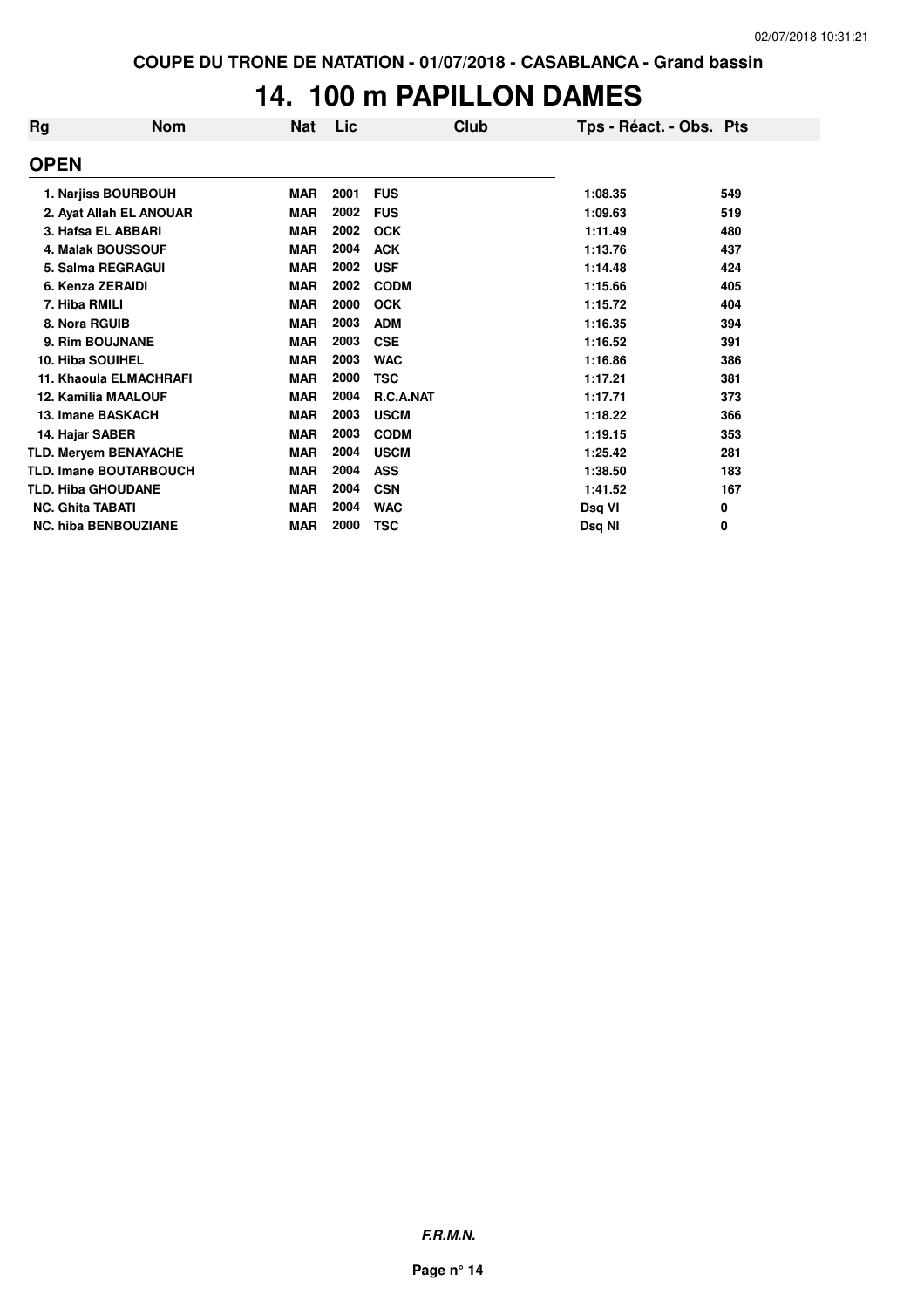## **15. 100 m BRASSE MESSIEURS**

| Rg                         | <b>Nom</b>                        | <b>Nat</b> | Lic  | <b>Club</b>   | Tps - Réact. - Obs. Pts |     |
|----------------------------|-----------------------------------|------------|------|---------------|-------------------------|-----|
| <b>OPEN</b>                |                                   |            |      |               |                         |     |
|                            | 1. Samy BOUTOUIL                  | <b>MAR</b> | 2000 | <b>CODM</b>   | 1:06.83                 | 669 |
|                            | 2. Ahmed Reda ENNAIM              | <b>MAR</b> | 1996 | <b>CODM</b>   | 1:07.11                 | 661 |
|                            | 3. Ahmed Yassine FLIYOU           | <b>MAR</b> | 2001 | R.C.A.NAT     | 1:07.62                 | 646 |
|                            | 4. Abdelkrim ESSABIHI EDDAFALI    | <b>MAR</b> | 1999 | <b>ADM</b>    | 1:08.81                 | 613 |
|                            | 5. Ahmed BENNANI                  | <b>MAR</b> | 2001 | <b>FUS</b>    | 1:13.80                 | 497 |
|                            | 6. Anas BENYAHYA                  | <b>MAR</b> | 2001 | <b>FUS</b>    | 1:14.91                 | 475 |
|                            | 7. El Mehdi DASOULI               | <b>MAR</b> | 1995 | <b>TSC</b>    | 1:15.13                 | 471 |
|                            | 8. Ali SADOUK                     | <b>MAR</b> | 1999 | <b>USF</b>    | 1:15.50                 | 464 |
|                            | 9. Azzedine EL BADRE              | <b>MAR</b> | 2003 | <b>CSE</b>    | 1:15.70                 | 460 |
|                            | 10. Yassine CHAGH                 | <b>MAR</b> | 2001 | <b>ACK</b>    | 1:15.80                 | 458 |
|                            | <b>11. Ghali IRAQUI HOUSSEINI</b> | <b>MAR</b> | 2003 | R.C.A.NAT     | 1:16.82                 | 440 |
| 12. Sami KIBAL             |                                   | <b>MAR</b> | 2002 | <b>WAC</b>    | 1:16.92                 | 439 |
|                            | <b>13. BACHIR BENABDELJALIL</b>   | <b>MAR</b> | 2002 | <b>USCM</b>   | 1:17.68                 | 426 |
|                            | 14. Ayoub BOUGANDOULA             | <b>MAR</b> | 2002 | <b>OCK</b>    | 1:17.78                 | 424 |
|                            | 15. Ilyas BOUDENE                 | <b>MAR</b> | 2001 | <b>MAS</b>    | 1:18.32                 | 415 |
|                            | <b>16. Hamza BENNOUNA</b>         | <b>MAR</b> | 2000 | <b>USF</b>    | 1:19.47                 | 398 |
|                            | <b>17. Mohamed Amine CHANNANI</b> | <b>MAR</b> | 2002 | <b>CSE</b>    | 1:19.94                 | 391 |
|                            | <b>TLD. Zakaria EL AZZAOUI</b>    | <b>MAR</b> | 1999 | <b>WAC</b>    | 1:20.92                 | 377 |
|                            | <b>TLD. Mohamed Reda MAMI</b>     | <b>MAR</b> | 2002 | <b>TSC</b>    | 1:22.16                 | 360 |
|                            | <b>TLD. Achraf BENRBIB</b>        | <b>MAR</b> | 2003 | <b>OCS</b>    | 1:22.54                 | 355 |
|                            | <b>TLD. Youssef BOUHMOUCH</b>     | <b>MAR</b> | 2004 | <b>USCM</b>   | 1:22.66                 | 353 |
|                            | <b>TLD. Youssef HAIDAR</b>        | <b>MAR</b> | 1997 | <b>CMND</b>   | 1:25.94                 | 314 |
| <b>TLD. Mounir ZAHIDI</b>  |                                   | <b>MAR</b> | 2002 | <b>JIHA</b>   | 1:26.16                 | 312 |
| <b>TLD. Walid RHZAL</b>    |                                   | <b>MAR</b> | 2003 | <b>UNO</b>    | 1:26.37                 | 310 |
|                            | <b>TLD. Ahmed Amine OUNACEUR</b>  | <b>MAR</b> | 2004 | <b>CMND</b>   | 1:26.78                 | 305 |
|                            | <b>TLD. Ahmed Yassine SAIDI</b>   | <b>MAR</b> | 2004 | <b>UNO</b>    | 1:28.88                 | 284 |
| <b>TLD. Ilyasse ALIOUI</b> |                                   | <b>MAR</b> | 2002 | <b>OCS</b>    | 1:29.68                 | 277 |
| <b>TLD. Anas EL FALI</b>   |                                   | <b>MAR</b> | 2002 | <b>JIHA</b>   | 1:37.85                 | 213 |
|                            | <b>TLD. Ahmed Ghassane MAGRI</b>  | <b>MAR</b> | 2003 | <b>ASS</b>    | 1:42.06                 | 187 |
|                            | <b>NC. Reyane ENNABTY</b>         | <b>MAR</b> | 2001 | <b>ADM</b>    | Frf n.d.                |     |
| <b>NC. Ilias LIZE</b>      |                                   | <b>MAR</b> | 2002 | <b>ASAMIN</b> | Frf n.d.                |     |
|                            | <b>NC. Anas OUGOUIS</b>           | <b>MAR</b> | 2001 | <b>OCK</b>    | Frf n.d.                |     |
|                            | <b>NC. El Mehdi DIANE</b>         | <b>MAR</b> | 2001 | <b>ASAMIN</b> | Dsq FD                  | 0   |
|                            | <b>NC. Zakaria HIBAOUI</b>        | <b>MAR</b> | 2004 | <b>ACK</b>    | Dsq NI                  | 0   |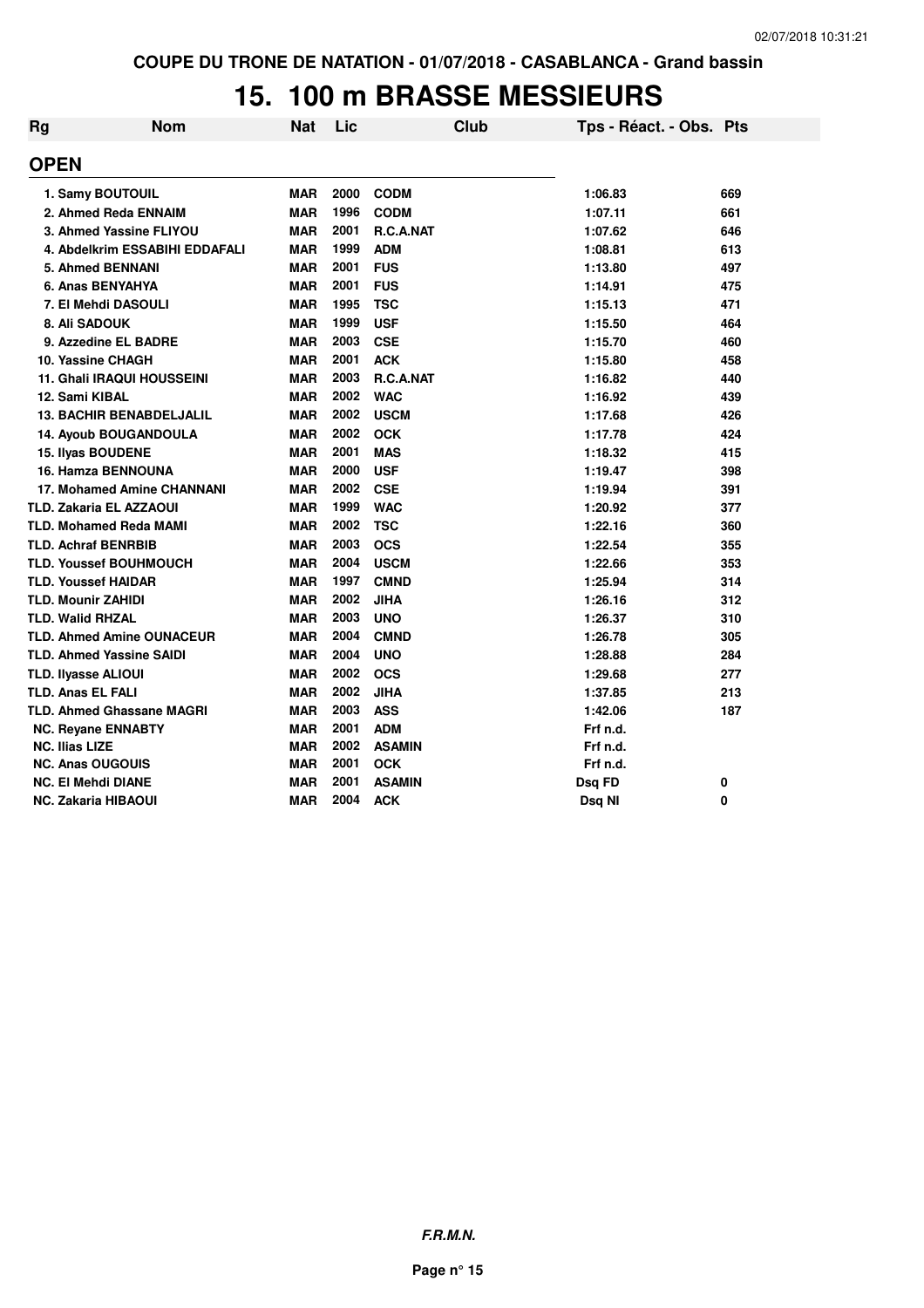# **16. 200 m DOS DAMES**

NRN = Nouveau record National

| Rg                   | Nom                           | Nat        | Lic  | Club             | Tps - Réact. - Obs. Pts |            |     |  |
|----------------------|-------------------------------|------------|------|------------------|-------------------------|------------|-----|--|
| <b>OPEN</b>          |                               |            |      |                  |                         |            |     |  |
| 1. Hiba FAHSI        |                               | <b>MAR</b> | 2001 | <b>OCK</b>       | 2:21.60                 | <b>NRN</b> | 672 |  |
|                      | 2. Hiba CHOUAIBI              | <b>MAR</b> | 2004 | <b>USCM</b>      | 2:37.52                 |            | 488 |  |
|                      | 3. Nissrine BOURBOUH          | <b>MAR</b> | 2001 | <b>FUS</b>       | 2:38.96                 |            | 475 |  |
|                      | <b>4. Nour DRISSI HASSANI</b> | <b>MAR</b> | 1998 | <b>FUS</b>       | 2:39.80                 |            | 467 |  |
|                      | 5. Kenza ZERAIDI              | <b>MAR</b> | 2002 | <b>CODM</b>      | 2:41.41                 |            | 454 |  |
|                      | 6. Mariam SELLAFI             | <b>MAR</b> | 2002 | <b>OCK</b>       | 2:42.76                 |            | 442 |  |
|                      | 7. Ibtissam RACHID            | <b>MAR</b> | 2004 | <b>R.C.A.NAT</b> | 2:45.07                 |            | 424 |  |
|                      | 8. Maroua LAISSAOUI           | <b>MAR</b> | 2004 | <b>CODM</b>      | 2:51.06                 |            | 381 |  |
|                      | 9. Oumaima RACHIDI            | <b>MAR</b> | 2004 | <b>USCM</b>      | 2:52.54                 |            | 371 |  |
|                      | 10. Keltoum GOURRAM           | <b>MAR</b> | 2003 | <b>ADM</b>       | 2:58.03                 |            | 338 |  |
|                      | 11. Hafssa AMMOUMOU           | <b>MAR</b> | 2003 | <b>ADM</b>       | 2:59.89                 |            | 328 |  |
|                      | 12. Safaa KHRISS              | <b>MAR</b> | 2004 | <b>ASAMIN</b>    | 3:05.81                 |            | 297 |  |
|                      | 13. Hiba ELHARRAK             | <b>MAR</b> | 2002 | <b>ASS</b>       | 3:06.02                 |            | 296 |  |
|                      | <b>TLD. Iqbal SAKHRAOUI</b>   | <b>MAR</b> | 2001 | <b>CSN</b>       | 3:11.21                 |            | 273 |  |
| <b>NC. Hiba RIMY</b> |                               | <b>MAR</b> | 2001 | TSC              | Frf n.d.                |            |     |  |
|                      | <b>NC. Kenza MSELLEK</b>      | <b>MAR</b> | 2000 | TSC              | Frf n.d.                |            |     |  |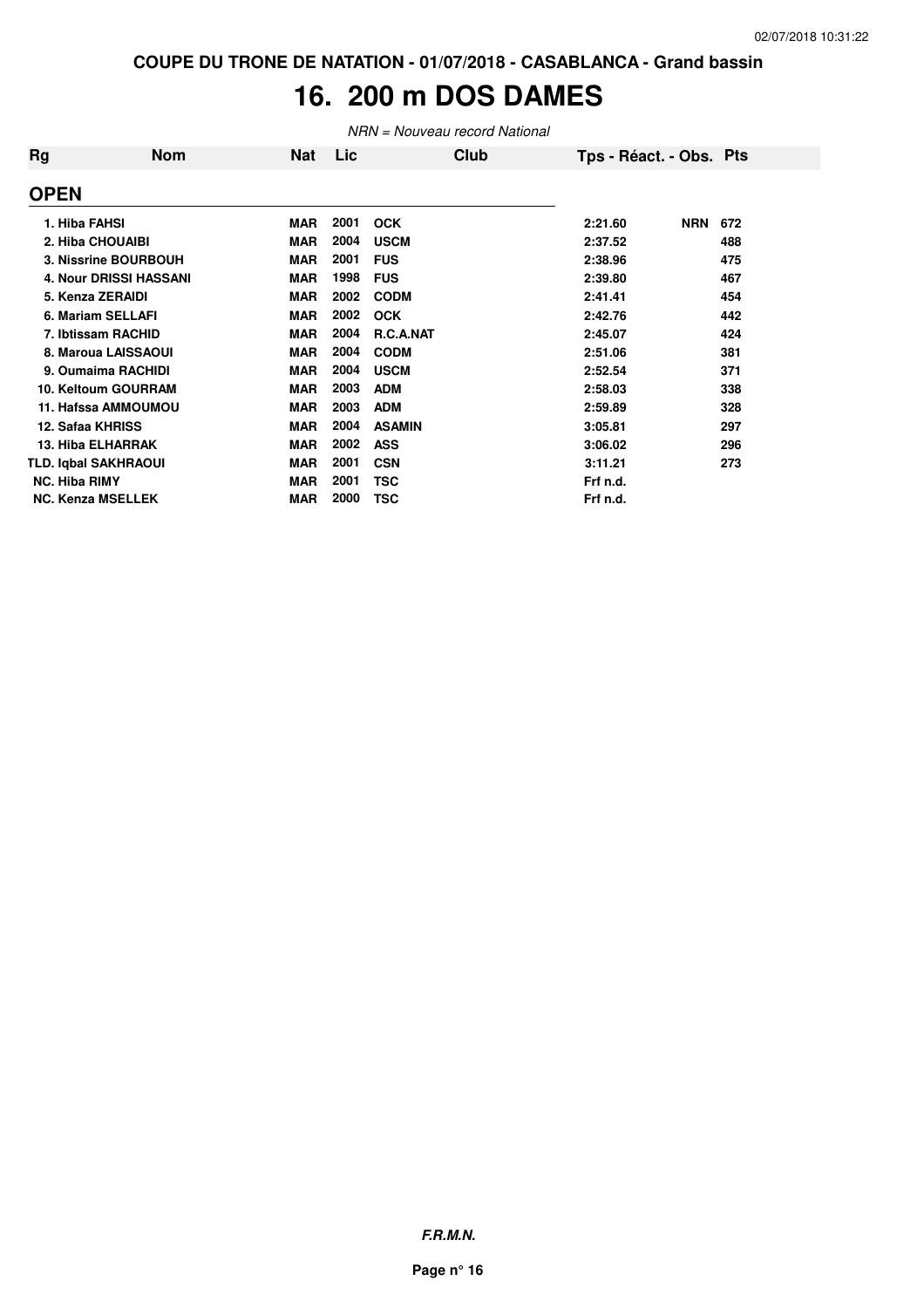# **17. 100 m NAGE LIBRE MESSIEURS**

| <b>Rg</b> | <b>Nom</b>                       | <b>Nat</b> | Lic  | Club             | Tps - Réact. - Obs. Pts |     |
|-----------|----------------------------------|------------|------|------------------|-------------------------|-----|
|           | <b>OPEN</b>                      |            |      |                  |                         |     |
|           | 1. Samy BOUTOUIL                 | MAR        | 2000 | <b>CODM</b>      | 53.09                   | 690 |
|           | 2. Souhail HAMOUCHANE            | <b>MAR</b> | 1997 | <b>CODM</b>      | 53.16                   | 687 |
|           | 3. Ali HEMRI                     | <b>MAR</b> | 2001 | <b>FUS</b>       | 53.95                   | 657 |
|           | <b>4. Ali MSOUGAR</b>            | <b>MAR</b> | 2001 | <b>FUS</b>       | 55.93                   | 590 |
|           | 5. Abdelmoughit MAMDOUH          | <b>MAR</b> | 2002 | <b>ADM</b>       | 57.65                   | 538 |
|           | 6. Ahmed Wdia BELAFKIH           | <b>MAR</b> | 1999 | A.S.F.A.R        | 57.75                   | 536 |
|           | 7. Sofian EL MOUSAOUI            | <b>MAR</b> | 2003 | <b>UNO</b>       | 58.27                   | 521 |
|           | <b>8. Monssif HAITAM</b>         | <b>MAR</b> | 2002 | <b>OCK</b>       | 58.96                   | 503 |
|           | 9. Yasser AYANE                  | <b>MAR</b> | 2001 | <b>CSE</b>       | 59.29                   | 495 |
|           | 10. Ahmed BENNAJEH               | <b>MAR</b> | 1998 | <b>CSE</b>       | 59.47                   | 490 |
|           | 11. Ali KAMIL                    | <b>MAR</b> | 2002 | <b>WAC</b>       | 59.63                   | 486 |
|           | 12. Med Saad EL HADI             | <b>MAR</b> | 2000 | <b>USCM</b>      | 59.88                   | 480 |
|           | <b>13. Ilias EDDARI</b>          | <b>MAR</b> | 2004 | R.C.A.NAT        | 59.94                   | 479 |
|           | <b>14. Nizar BANSAR</b>          | <b>MAR</b> | 2001 | R.C.A.NAT        | 1:00.05                 | 476 |
|           | <b>15. Lounes MOUHOUBI</b>       | <b>MAR</b> | 2002 | <b>ASAMIN</b>    | 1:00.27                 | 471 |
|           | 16. Anir SADIQUI                 | <b>MAR</b> | 2003 | <b>USCM</b>      | 1:00.39                 | 468 |
|           | 17. Aymen TAJEDDINE              | <b>MAR</b> | 2003 | <b>CNCS</b>      | 1:00.76                 | 460 |
|           | 18. Saad Amine DABBAR            | <b>MAR</b> | 2000 | <b>OCK</b>       | 1:01.20                 | 450 |
|           | 19. Walid DEQQAOUI               | <b>MAR</b> | 2003 | <b>USF</b>       | 1:01.83                 | 436 |
|           | 20. Mohamed Amine ACHIBANE       | <b>MAR</b> | 2002 | <b>CNN</b>       | 1:02.28                 | 427 |
|           | 21. Mouad MAKY                   | <b>MAR</b> | 2000 | <b>TSC</b>       | 1:02.34                 | 426 |
|           | 22. Hatim LAFKIHI                | <b>MAR</b> | 1995 | <b>TSC</b>       | 1:02.47                 | 423 |
|           | 23. Mohammed MOUISSE             | <b>MAR</b> | 2004 | <b>USF</b>       | 1:02.76                 | 417 |
|           | <b>24. Achraf HMAITTANE</b>      | <b>MAR</b> | 2003 | <b>ASAMIN</b>    | 1:02.97                 | 413 |
|           | 25. Fayçal FIDADI                | <b>MAR</b> | 2003 | <b>KACM</b>      | 1:03.06                 | 411 |
|           | 26. Mohamed Badr OUAMMOU         | <b>MAR</b> | 2004 | <b>WAC</b>       | 1:03.17                 | 409 |
|           | 27. Othman RASSI                 | <b>MAR</b> | 2002 | <b>UNO</b>       | 1:03.60                 | 401 |
|           | 28. Abdenasser LAKRANE           | <b>MAR</b> | 2002 | <b>ACK</b>       | 1:03.64                 | 400 |
|           | 29. Achraf LAKHDAR               | <b>MAR</b> | 1998 | <b>KACM</b>      | 1:03.83                 | 397 |
|           | 30. Oussama ALIOUI               | MAR        | 2000 | <b>OCS</b>       | 1:04.59                 | 383 |
|           | 31. Ilyas LARABI                 | <b>MAR</b> | 2004 | <b>CNCS</b>      | 1:05.02                 | 375 |
|           | 32. Rayyane ELOUAZZANI           | MAR        | 2002 | <b>OCS</b>       | 1:05.21                 | 372 |
|           | 33. Ayoub RABOUN                 | <b>MAR</b> | 2003 | <b>CMND</b>      | 1:05.34                 | 370 |
|           | 34. Omar AZIKOU                  | <b>MAR</b> | 2000 | <b>KAC</b>       | 1:05.35                 | 369 |
|           | 35. Hamza ALAOUI MORTAJI         | MAR        | 2000 | <b>ASNS</b>      | 1:05.50                 | 367 |
|           | <b>TLD. Ibrahim EL MAOUKOR</b>   | <b>MAR</b> | 2004 | <b>CMND</b>      | 1:06.07                 | 357 |
|           | <b>TLD. Wail BEZOTE</b>          | MAR        | 2002 | <b>KAC</b>       | 1:06.11                 | 357 |
|           | <b>TLD. Abdellah AJANA</b>       | MAR        | 2002 | <b>ASS</b>       | 1:08.13                 | 326 |
|           | TLD. Zakaria HIBAOUI             | <b>MAR</b> | 2004 | <b>ACK</b>       | 1:08.50                 | 321 |
|           | <b>TLD. Saad ABDOUH</b>          | MAR        | 2002 | <b>JIHA</b>      | 1:09.14                 | 312 |
|           | <b>TLD. Anas BOUYAKOUBI</b>      | MAR        | 2004 | A.S.F.A.R        | 1:09.80                 | 303 |
|           | <b>TLD. Mohammed EL KHDARI</b>   | <b>MAR</b> | 2004 | <b>CSN</b>       | 1:10.63                 | 293 |
|           | <b>TLD. Othmane AIT SALAH</b>    | <b>MAR</b> | 2002 | <b>JIHA</b>      | 1:12.31                 | 273 |
|           | TLD. EI Khalil EL MAZOUNI        | MAR        | 2003 | <b>CSN</b>       | 1:12.47                 | 271 |
|           | <b>TLD. Taha Mohammed KHIYAT</b> | MAR        | 2004 | <b>ASNS</b>      | 1:17.76                 | 219 |
|           | <b>TLD. Abderahmane BECHARY</b>  | <b>MAR</b> | 1999 | <b>CKM</b>       | 1:24.50                 | 171 |
|           | <b>NC. Mohamed OUAHMID</b>       | <b>MAR</b> | 1998 | <b>ADM</b>       | Frf n.d.                |     |
|           | <b>NC. Soufiane CHAARI</b>       | MAR        | 1999 | <b>CNN</b>       | Frf n.d.                |     |
|           | <b>NC. Bouchaib EZZARHOUNY</b>   | <b>MAR</b> | 1998 | <b>OUM RABII</b> | Frf n.d.                |     |
|           | <b>NC. Aissa MOURHAT</b>         | <b>MAR</b> | 2000 | <b>OUM RABII</b> | Frf n.d.                |     |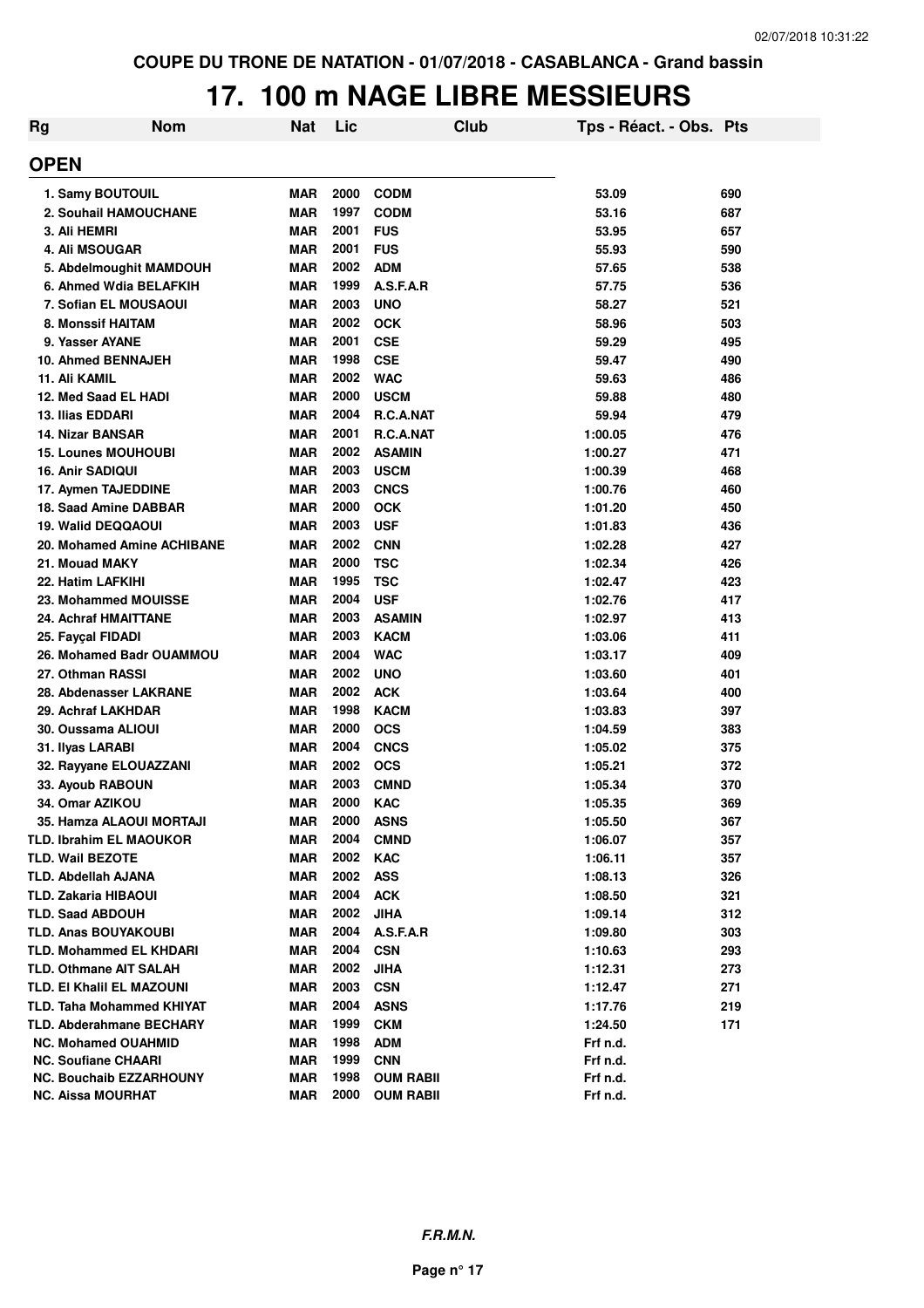#### **18. 200 m 4 NAGES DAMES**

| Rg | <b>Nom</b>                    | <b>Nat</b> | Lic  |                  | Club | Tps - Réact. - Obs. Pts |     |
|----|-------------------------------|------------|------|------------------|------|-------------------------|-----|
|    | <b>OPEN</b>                   |            |      |                  |      |                         |     |
|    | 1. Jasmin Charifa BOUZAROUATA | <b>MAR</b> | 2000 | <b>USF</b>       |      | 2:39.07                 | 498 |
|    | 2. Taghrid DAHBANI            | <b>MAR</b> | 2003 | <b>FUS</b>       |      | 2:39.74                 | 492 |
|    | 3. Ayat Allah EL ANOUAR       | <b>MAR</b> | 2002 | <b>FUS</b>       |      | 2:39.99                 | 490 |
|    | 4. Nada JALAL                 | <b>MAR</b> | 2004 | R.C.A.NAT        |      | 2:40.44                 | 486 |
|    | <b>5. Malak BOUSSOUF</b>      | <b>MAR</b> | 2004 | <b>ACK</b>       |      | 2:42.38                 | 468 |
|    | 6. Aicha EL BEKALI            | <b>MAR</b> | 2004 | A.S.F.A.R        |      | 2:46.57                 | 434 |
|    | 7. Hajar SABER                | <b>MAR</b> | 2003 | <b>CODM</b>      |      | 2:46.73                 | 433 |
|    | 8. Imane BASKACH              | <b>MAR</b> | 2003 | <b>USCM</b>      |      | 2:47.89                 | 424 |
|    | 9. Houda ALACHBILI            | <b>MAR</b> | 2000 | <b>WAC</b>       |      | 2:49.61                 | 411 |
|    | 10. Hafsa EL ABBARI           | <b>MAR</b> | 2002 | <b>OCK</b>       |      | 2:50.00                 | 408 |
|    | 11. Atar IDRISSI              | <b>MAR</b> | 2001 | <b>USCM</b>      |      | 2:50.86                 | 402 |
|    | <b>12. Kamilia MAALOUF</b>    | <b>MAR</b> | 2004 | <b>R.C.A.NAT</b> |      | 2:52.20                 | 393 |
|    | 13. Basma KADI                | <b>MAR</b> | 2004 | <b>CODM</b>      |      | 2:52.40                 | 391 |
|    | 14. Abrare BELRHITI           | <b>MAR</b> | 2004 | <b>SNF</b>       |      | 2:53.79                 | 382 |
|    | <b>TLD. Sara MAKY</b>         | <b>MAR</b> | 2004 | <b>TSC</b>       |      | 3:01.10                 | 338 |
|    | <b>TLD. Samia MAHASSINE</b>   | <b>MAR</b> | 2003 | <b>ADM</b>       |      | 3:02.86                 | 328 |
|    | <b>TLD. Ghita BAGHDAD</b>     | <b>MAR</b> | 2002 | <b>CSN</b>       |      | 3:06.38                 | 310 |
|    | <b>TLD. Doaa AMMOUMOU</b>     | <b>MAR</b> | 2003 | <b>ACK</b>       |      | 3:08.79                 | 298 |
|    | <b>TLD. Hind BAGHDAD</b>      | <b>MAR</b> | 2004 | <b>CSN</b>       |      | 3:11.30                 | 286 |
|    | <b>TLD. Ines EL AZHAR</b>     | <b>MAR</b> | 2004 | <b>TSC</b>       |      | 3:15.24                 | 269 |
|    | <b>NC. Hiba RMILI</b>         | <b>MAR</b> | 2000 | <b>OCK</b>       |      | Frf n.d.                |     |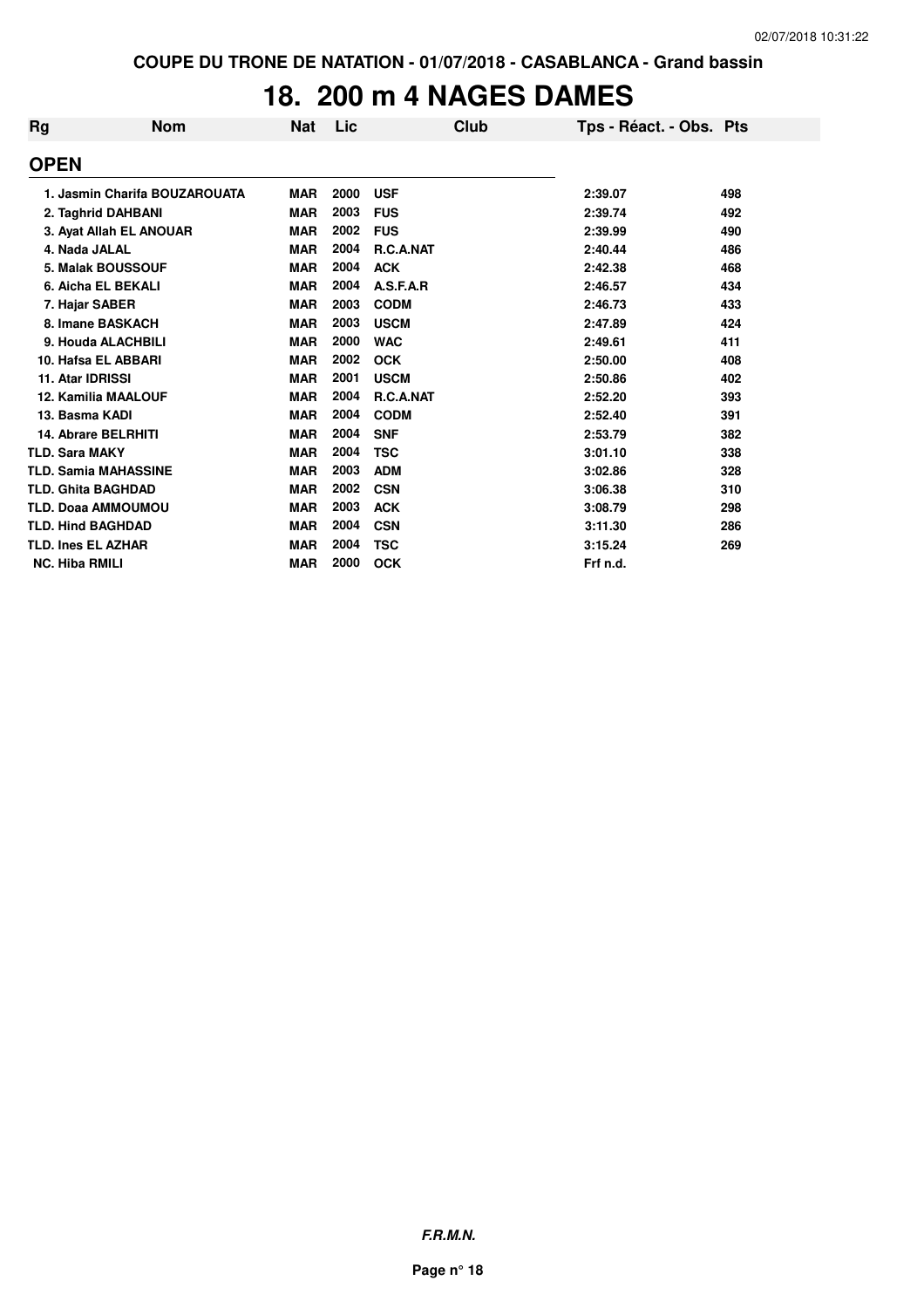# **19. 100 m DOS MESSIEURS**

| <b>Rg</b>   | <b>Nom</b>                           | <b>Nat</b> | Lic  | <b>Club</b>   | Tps - Réact. - Obs. Pts |     |
|-------------|--------------------------------------|------------|------|---------------|-------------------------|-----|
| <b>OPEN</b> |                                      |            |      |               |                         |     |
|             | <b>1. Driss LAHRICHI</b>             | <b>MAR</b> | 1997 | <b>CODM</b>   | 58.08                   | 715 |
|             | <b>2. Souhail HAMOUCHANE</b>         | <b>MAR</b> | 1997 | <b>CODM</b>   | 1:03.29                 | 552 |
|             | 3. Ali MSOUGAR                       | <b>MAR</b> | 2001 | <b>FUS</b>    | 1:04.90                 | 512 |
|             | 4. Youssef HEMRI                     | <b>MAR</b> | 2001 | <b>FUS</b>    | 1:06.01                 | 487 |
|             | 5. Abdelmoughit MAMDOUH              | <b>MAR</b> | 2002 | <b>ADM</b>    | 1:06.35                 | 479 |
|             | 6. Idriss AZHAR                      | <b>MAR</b> | 2003 | R.C.A.NAT     | 1:06.53                 | 475 |
|             | 7. Karim AMARTI                      | <b>MAR</b> | 1998 | <b>USF</b>    | 1:08.76                 | 431 |
|             | 8. Adam ZIANE                        | <b>MAR</b> | 2002 | <b>CNCS</b>   | 1:09.91                 | 410 |
|             | 9. Omar Ahmed ZOUITEN                | <b>MAR</b> | 2002 | <b>MAS</b>    | 1:10.01                 | 408 |
|             | 10. Youssef KARADA                   | <b>MAR</b> | 2003 | <b>ASAMIN</b> | 1:10.05                 | 407 |
|             | 11. Ismail EL YOUSFI                 | <b>MAR</b> | 2004 | R.C.A.NAT     | 1:10.84                 | 394 |
|             | 12. Hamza BENHLIMA                   | <b>MAR</b> | 2004 | <b>USCM</b>   | 1:11.69                 | 380 |
|             | <b>13. Omar HASSOUNI</b>             | <b>MAR</b> | 2001 | <b>ADM</b>    | 1:11.71                 | 380 |
|             | 14. Omar FILALI                      | <b>MAR</b> | 2001 | <b>USF</b>    | 1:11.75                 | 379 |
|             | 15. Yahya MOUHIB                     | <b>MAR</b> | 2002 | <b>OCK</b>    | 1:12.54                 | 367 |
|             | 16. Adam BELAFIA                     | <b>MAR</b> | 2002 | <b>USCM</b>   | 1:13.55                 | 352 |
|             | <b>17. Wail DAIBOUN</b>              | <b>MAR</b> | 2002 | <b>ACK</b>    | 1:14.89                 | 333 |
|             | <b>TLD. Mohamed Reda ENNAZIHI</b>    | <b>MAR</b> | 2002 | <b>OCS</b>    | 1:15.04                 | 331 |
|             | <b>TLD. EI Mehdi LAANAYA</b>         | <b>MAR</b> | 2003 | <b>TSC</b>    | 1:15.22                 | 329 |
|             | <b>TLD. Mohamed Badr OUAMMOU</b>     | <b>MAR</b> | 2004 | <b>WAC</b>    | 1:15.27                 | 328 |
|             | <b>TLD. Youssef SADAK</b>            | <b>MAR</b> | 2001 | <b>CSE</b>    | 1:15.33                 | 327 |
|             | <b>TLD. Mohamed Amine DIDOUCH</b>    | <b>MAR</b> | 2003 | <b>ASAMIN</b> | 1:15.48                 | 325 |
|             | <b>TLD. Ibrahim AMARHOUS</b>         | <b>MAR</b> | 1999 | <b>TSC</b>    | 1:17.08                 | 306 |
|             | <b>TLD. Walid RHZAL</b>              | <b>MAR</b> | 2003 | <b>UNO</b>    | 1:17.08                 | 306 |
|             | TLD. Mehdi BENSALAH                  | <b>MAR</b> | 2002 | <b>CNN</b>    | 1:18.51                 | 289 |
|             | <b>TLD. Saad BOUKIOUD</b>            | <b>MAR</b> | 2004 | <b>CNCS</b>   | 1:18.60                 | 288 |
|             | <b>TLD. Mohammed Amine CHETOUANE</b> | <b>MAR</b> | 2003 | <b>UNO</b>    | 1:19.16                 | 282 |
|             | <b>TLD. Wail BEZOTE</b>              | <b>MAR</b> | 2002 | <b>KAC</b>    | 1:20.21                 | 271 |
|             | <b>TLD. Deyae Eddine QASSIRI</b>     | <b>MAR</b> | 2001 | <b>CSN</b>    | 1:21.95                 | 254 |
|             | <b>TLD. Abdellah AJANA</b>           | <b>MAR</b> | 2002 | <b>ASS</b>    | 1:22.45                 | 250 |
|             | <b>TLD. Othmane AIT SALAH</b>        | <b>MAR</b> | 2002 | <b>JIHA</b>   | 1:23.58                 | 240 |
|             | <b>TLD. Oussama ALIOUI</b>           | <b>MAR</b> | 2000 | <b>OCS</b>    | 1:25.66                 | 222 |
|             | <b>TLD. Abderrahmane BENJARY</b>     | <b>MAR</b> | 2003 | <b>CSE</b>    | 1:26.19                 | 218 |
|             | <b>TLD. Mehdi LAHLOUMI</b>           | <b>MAR</b> | 2004 | <b>CMND</b>   | 1:33.10                 | 173 |
|             | <b>TLD. Mohammed Amjad BENDGUIG</b>  | <b>MAR</b> | 2004 | <b>CSN</b>    | 1:50.55                 | 103 |
|             | <b>NC. Mohamed Amine ACHIBANE</b>    | <b>MAR</b> | 2002 | <b>CNN</b>    | Frf n.d.                |     |
|             | <b>NC. Othmane AZIZE</b>             | <b>MAR</b> | 2000 | <b>WAC</b>    | Frf n.d.                |     |
|             | <b>NC. Ismail ES SAMLALI</b>         | <b>MAR</b> | 2002 | <b>OCK</b>    | Frf n.d.                |     |
|             | <b>NC. Ilyas BKHIBKHI</b>            | <b>MAR</b> | 2002 | <b>CMND</b>   | Frf n.d.                |     |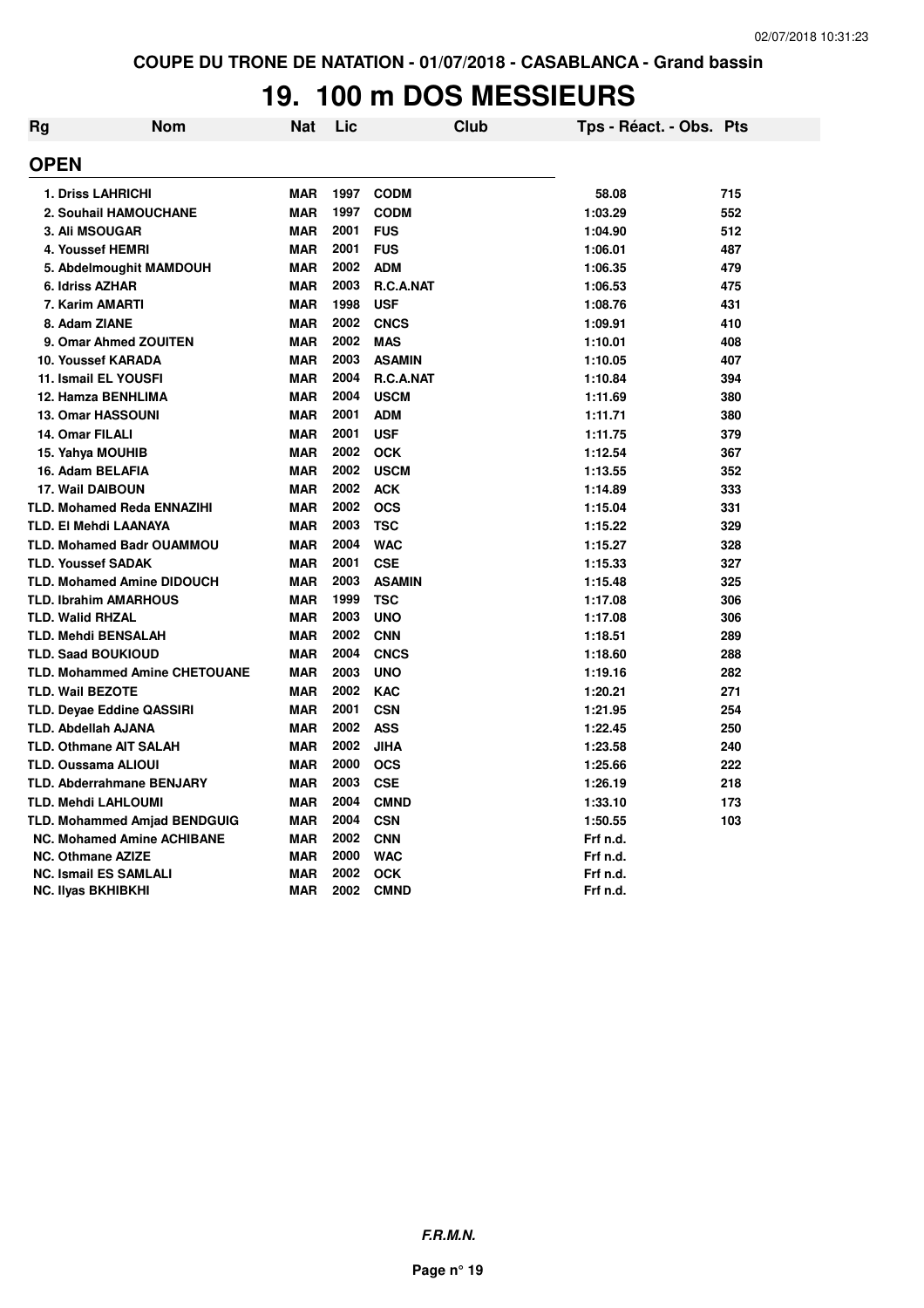### **20. 200 m BRASSE DAMES**

| Rg                       | <b>Nom</b>                   | Nat        | Lic  | <b>Club</b>      | Tps - Réact. - Obs. Pts |     |
|--------------------------|------------------------------|------------|------|------------------|-------------------------|-----|
| <b>OPEN</b>              |                              |            |      |                  |                         |     |
| 1. Hiba LAKNIT           |                              | <b>MAR</b> | 2002 | <b>OCK</b>       | 2:48.18                 | 565 |
| 2. Fadwa FIDADI          |                              | <b>MAR</b> | 1999 | <b>KACM</b>      | 2:57.23                 | 483 |
|                          | 3. Yasmine NADIR             | <b>MAR</b> | 2003 | <b>FUS</b>       | 3:00.72                 | 456 |
| 4. Aya ICHOU             |                              | <b>MAR</b> | 2004 | <b>R.C.A.NAT</b> | 3:01.30                 | 451 |
|                          | 5. Hajar MARHFOUR            | <b>MAR</b> | 1995 | <b>FUS</b>       | 3:02.54                 | 442 |
|                          | 6. Mariam LAMGHARI           | <b>MAR</b> | 2000 | <b>OCK</b>       | 3:03.98                 | 432 |
|                          | <b>7. Chahd MACHKOUR</b>     | <b>MAR</b> | 2004 | <b>WAC</b>       | 3:04.26                 | 430 |
|                          | 8. Fatima Zahra MOUKTADIR    | <b>MAR</b> | 2004 | <b>CNCS</b>      | 3:04.54                 | 428 |
| 9. Nada JALAL            |                              | <b>MAR</b> | 2004 | R.C.A.NAT        | 3:05.57                 | 421 |
|                          | 10. Meryem AIT BENALI        | <b>MAR</b> | 2004 | <b>CODM</b>      | 3:09.73                 | 394 |
|                          | <b>11. Hiba BOURZINE</b>     | <b>MAR</b> | 2004 | <b>USCM</b>      | 3:12.75                 | 375 |
|                          | <b>TLD. Keltoum GOURRAM</b>  | <b>MAR</b> | 2003 | <b>ADM</b>       | 3:15.21                 | 361 |
| <b>TLD. Basma KADI</b>   |                              | <b>MAR</b> | 2004 | <b>CODM</b>      | 3:17.98                 | 346 |
| <b>TLD. Nada YAHI</b>    |                              | <b>MAR</b> | 2004 | <b>ADM</b>       | 3:23.82                 | 317 |
|                          | <b>TLD. Ines AL FIGUIGUI</b> | <b>MAR</b> | 2004 | <b>USCM</b>      | 3:24.63                 | 314 |
|                          | <b>TLD. Chahd BELEKBIRA</b>  | <b>MAR</b> | 2004 | A.S.F.A.R        | 3:29.85                 | 291 |
| <b>TLD. Hiba SAADOUD</b> |                              | <b>MAR</b> | 2004 | <b>CSE</b>       | 3:33.15                 | 278 |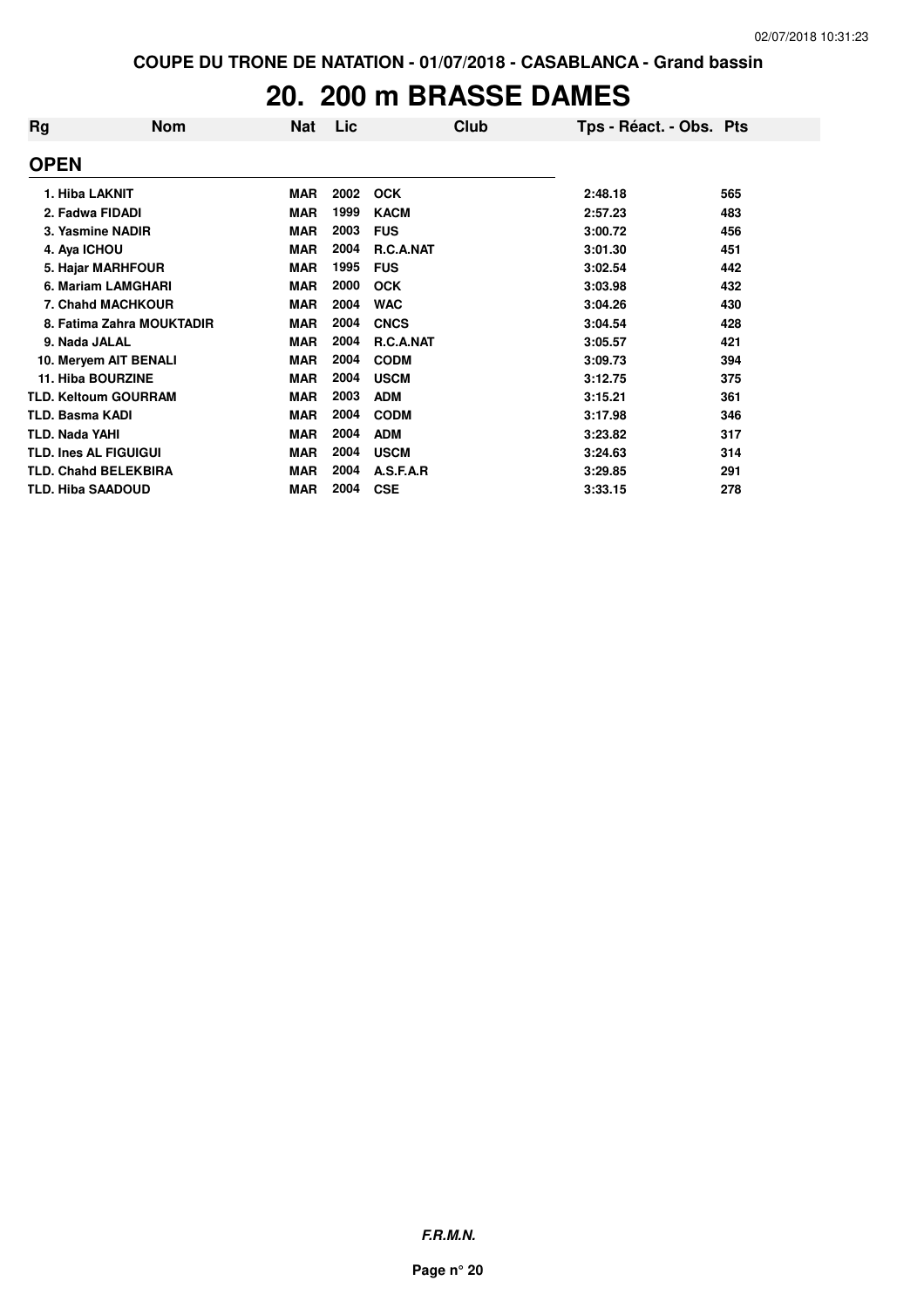### **21. 4 x 100 m 4 NAGES MESSIEURS**

| Rg | <b>Nom</b>                                     | <b>Nat</b>               | Lic          | Club                       | Tps - Réact. - Obs. Pts |            |
|----|------------------------------------------------|--------------------------|--------------|----------------------------|-------------------------|------------|
|    | <b>OPEN</b>                                    |                          |              |                            |                         |            |
|    | <b>1. Driss LAHRICHI</b>                       | <b>MAR</b>               | 1997         | <b>CODM</b>                | 3:57.91                 | 661        |
|    | Ahmed Reda ENNAIM                              | <b>MAR</b>               | 1996         | <b>CODM</b>                |                         | 661        |
|    | <b>Samy BOUTOUIL</b>                           | <b>MAR</b>               | 2000         | <b>CODM</b>                |                         | 661        |
|    | <b>Souhail HAMOUCHANE</b>                      | <b>MAR</b>               | 1997         | <b>CODM</b>                |                         | 661        |
|    | 2. Youssef HEMRI                               | <b>MAR</b>               | 2001         | <b>FUS</b>                 | 4:18.34                 | 516        |
|    | <b>Ahmed BENNANI</b>                           | <b>MAR</b>               | 2001         | <b>FUS</b>                 |                         | 516        |
|    | <b>Mohamed Yassine BENSALEH</b>                | <b>MAR</b>               | 2002         | <b>FUS</b>                 |                         | 516        |
|    | <b>Mohamed Taha MALKI</b>                      | <b>MAR</b>               | 2003         | <b>FUS</b>                 |                         | 516        |
|    | 3. Idriss AZHAR                                | <b>MAR</b>               | 2003         | R.C.A.NAT                  | 4:23.19                 | 488        |
|    | <b>Ahmed Yassine FLIYOU</b>                    | MAR                      | 2001         | R.C.A.NAT                  |                         | 488        |
|    | <b>Nouamane HAOUATI</b><br><b>Nizar BANSAR</b> | <b>MAR</b><br><b>MAR</b> | 1997<br>2001 | R.C.A.NAT                  |                         | 488        |
|    | 4. Youssef KARADA                              | <b>MAR</b>               | 2003         | R.C.A.NAT<br><b>ASAMIN</b> | 4:37.82                 | 488<br>415 |
|    | <b>El Mehdi DIANE</b>                          | MAR                      | 2001         | <b>ASAMIN</b>              |                         | 415        |
|    | <b>Othmane BENLACHHAB</b>                      | <b>MAR</b>               | 2001         | <b>ASAMIN</b>              |                         | 415        |
|    | <b>Lounes MOUHOUBI</b>                         | <b>MAR</b>               | 2002         | <b>ASAMIN</b>              |                         | 415        |
|    | 5. Azzedine EL BADRE                           | <b>MAR</b>               | 2003         | <b>CSE</b>                 | 4:38.34                 | 413        |
|    | <b>Mohamed Amine CHANNANI</b>                  | <b>MAR</b>               | 2002         | <b>CSE</b>                 |                         | 413        |
|    | <b>Yasser AYANE</b>                            | <b>MAR</b>               | 2001         | <b>CSE</b>                 |                         | 413        |
|    | <b>Ahmed BENNAJEH</b>                          | <b>MAR</b>               | 1998         | <b>CSE</b>                 |                         | 413        |
|    | 6. Omar FILALI                                 | MAR                      | 2001         | <b>USF</b>                 | 4:41.83                 | 397        |
|    | Hamza BENNOUNA                                 | <b>MAR</b>               | 2000         | <b>USF</b>                 |                         | 397        |
|    | Ali SADOUK                                     | MAR                      | 1999         | <b>USF</b>                 |                         | 397        |
|    | <b>Karim AMARTI</b>                            | <b>MAR</b>               | 1998         | <b>USF</b>                 |                         | 397        |
|    | 7. Hamza BENHLIMA                              | <b>MAR</b>               | 2004         | <b>USCM</b>                | 4:45.70                 | 381        |
|    | Ayman EL MECHRAFI                              | MAR                      | 2002         | <b>USCM</b>                |                         | 381        |
|    | Ali MOKHTARI                                   | <b>MAR</b>               | 2001<br>2001 | <b>USCM</b>                |                         | 381        |
|    | Ziad LAHLOU<br>8. Wail DAIBOUN                 | <b>MAR</b><br><b>MAR</b> | 2002         | <b>USCM</b><br><b>ACK</b>  | 4:51.35                 | 381<br>360 |
|    | <b>Yassine CHAGH</b>                           | MAR                      | 2001         | <b>ACK</b>                 |                         | 360        |
|    | <b>Abdenasser LAKRANE</b>                      | <b>MAR</b>               | 2002         | <b>ACK</b>                 |                         | 360        |
|    | Zakaria HIBAOUI                                | MAR                      | 2004         | <b>ACK</b>                 |                         | 360        |
|    | 9. Yahya MOUHIB                                | MAR                      | 2002         | <b>OCK</b>                 | 4:55.19                 | 346        |
|    | <b>Ayoub BOUGANDOULA</b>                       | <b>MAR</b>               | 2002         | <b>OCK</b>                 |                         | 346        |
|    | <b>Saad Amine DABBAR</b>                       | MAR                      | 2000         | <b>OCK</b>                 |                         | 346        |
|    | <b>Monssif HAITAM</b>                          | MAR                      | 2002         | <b>OCK</b>                 |                         | 346        |
|    | 10. Ouissam NAJIH                              | MAR                      | 2002         | <b>KACM</b>                | 4:57.02                 | 339        |
|    | <b>Achraf LAKHDAR</b>                          | MAR                      | 1998         | <b>KACM</b>                |                         | 339        |
|    | <b>Faycal FIDADI</b>                           | MAR                      | 2003         | <b>KACM</b>                |                         | 339        |
|    | <b>Younes Taha NADIFIYINE</b>                  | MAR                      | 1995         | <b>KACM</b>                |                         | 339        |
|    | 11. Walid RHZAL                                | MAR                      | 2003         | <b>UNO</b>                 | 5:00.61                 | 327        |
|    | <b>Ahmed Yassine SAIDI</b>                     | MAR                      | 2004         | <b>UNO</b>                 |                         | 327        |
|    | Sofian EL MOUSAOUI<br>Othman RASSI             | MAR<br>MAR               | 2003<br>2002 | <b>UNO</b><br><b>UNO</b>   |                         | 327<br>327 |
|    | 12. Rayane BOURZIK                             | MAR                      | 2004         | <b>TSC</b>                 | 5:20.66                 | 270        |
|    | <b>Mohamed Reda MAMI</b>                       | MAR                      | 2002         | <b>TSC</b>                 |                         | 270        |
|    | <b>Houssam HOUARI</b>                          | MAR                      | 2003         | <b>TSC</b>                 |                         | 270        |
|    | Hatim LAFKIHI                                  | MAR                      | 1995         | <b>TSC</b>                 |                         | 270        |
|    | <b>NC. Badr HASSOUNI</b>                       | MAR                      | 1998         | <b>ADM</b>                 | Dsg Rel                 | 0          |
|    | <b>Omar HASSOUNI</b>                           | MAR                      | 2001         | <b>ADM</b>                 |                         | 0          |
|    | Yasser MAHASSINE                               | MAR                      | 2000         | <b>ADM</b>                 |                         | 0          |
|    | Abdelmoughit MAMDOUH                           | MAR                      | 2002         | <b>ADM</b>                 |                         | 0          |
|    | <b>NC. Mehdi LAHLOUMI</b>                      | MAR                      | 2004         | <b>CMND</b>                | Dsq Rel                 | 0          |
|    | <b>Ayoub RABOUN</b>                            | MAR                      | 2003         | <b>CMND</b>                |                         | 0          |
|    | <b>Youssef HAIDAR</b>                          | MAR                      | 1997         | <b>CMND</b>                |                         | 0          |
|    | <b>Ibrahim EL MAOUKOR</b>                      | MAR                      | 2004         | <b>CMND</b>                |                         | 0          |
|    | <b>NC. Hatim BENAZZOUZ</b>                     | MAR                      | 2003         | <b>OCS</b>                 | Frf n.d.                |            |
|    | Mehdi QAISSOUNI                                | MAR                      | 2001         | <b>OCS</b>                 |                         |            |
|    | <b>Achraf BENRBIB</b>                          | MAR                      | 2003         | <b>OCS</b>                 |                         |            |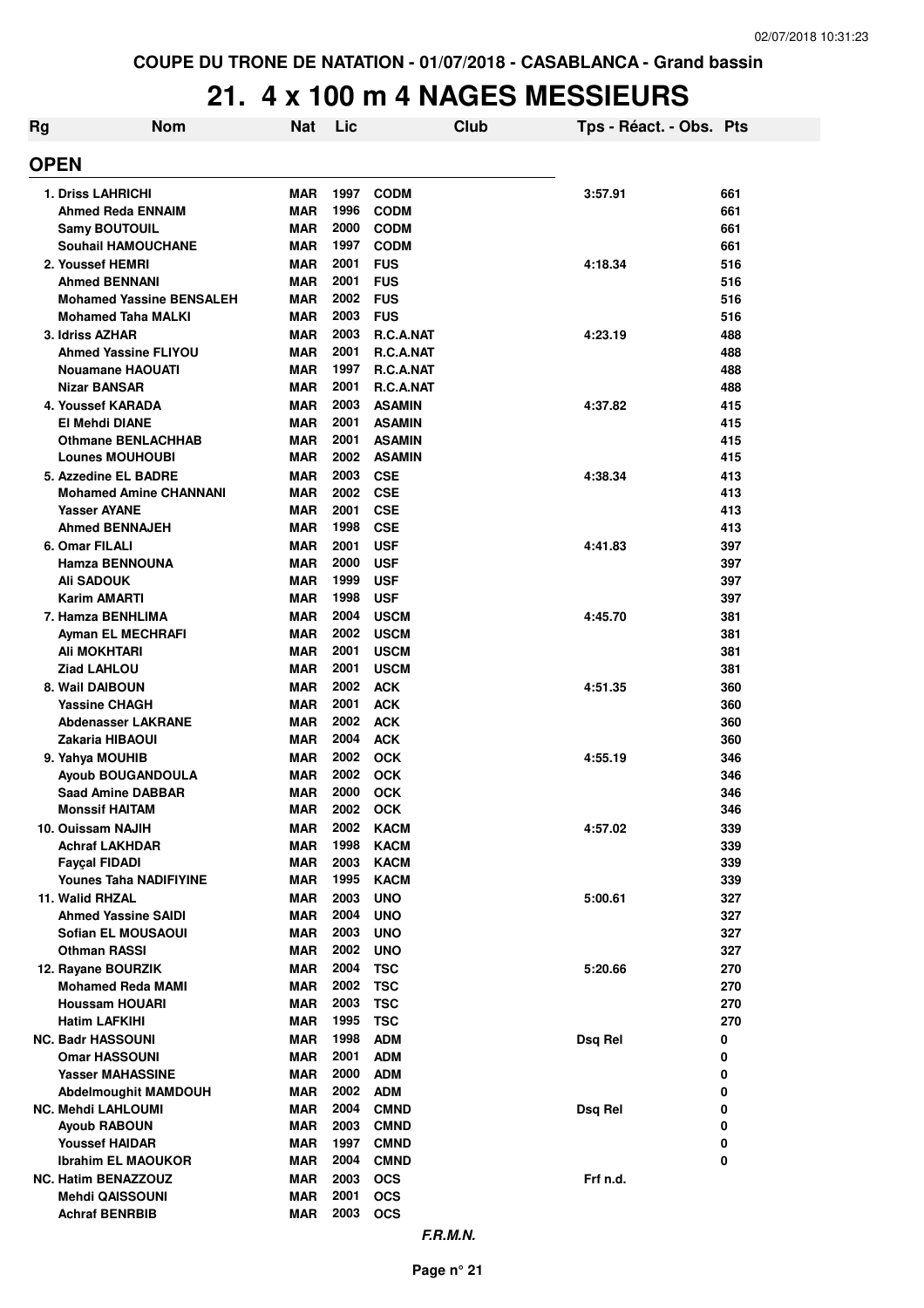## **21. 4 x 100 m 4 NAGES MESSIEURS**

| Rg                           | <b>Nom</b> | Nat Lic |          | Club | Tps - Réact. - Obs. Pts |  |
|------------------------------|------------|---------|----------|------|-------------------------|--|
| <b>OPEN</b>                  |            |         |          |      |                         |  |
| <b>Mohamed Reda ENNAZIHI</b> |            | MAR     | 2002 OCS |      |                         |  |